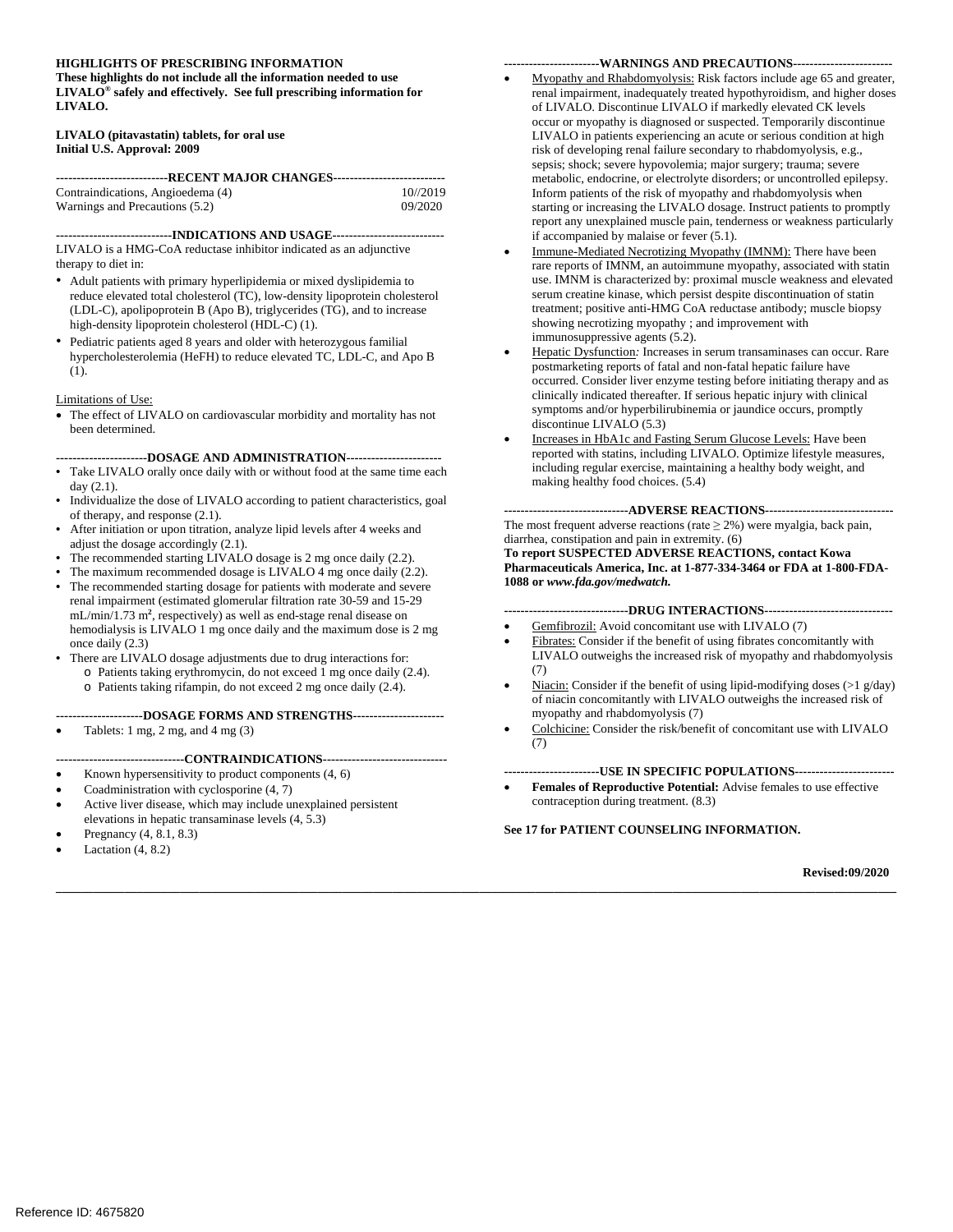#### **FULL PRESCRIBING INFORMATION: CONTENTS\***

# **1 INDICATIONS AND USAGE**

- **2 DOSAGE AND ADMINISTRATION**
- 2.1 General Dosage and Administration Information
- 2.2 Recommended Dosage for Adults and Pediatric Patients Aged 8 Years and Older
- 2.3 Recommended Dosage in Patients with Renal Impairment
- 2.4 LIVALO Dosage Adjustments Due to Drug Interactions

## **3 DOSAGE FORMS AND STRENGTHS**

# **4 CONTRAINDICATIONS**

#### **5 WARNINGS AND PRECAUTIONS**

- 5.1 Myopathy and Rhabdomyolysis
- 5.2 Immune-Mediated Necrotizing Myopathy
- 5.3 Hepatic Dysfunction
- 5.3 Hepatic Dysfunction<br>5.4 Increases in HbA1c and Fasting Serum Glucose Levels
- **6 ADVERSE REACTIONS** 
	- 6.1 Clinical Studies Experience
	- 6.2 Postmarketing Experience
- **7 DRUG INTERACTIONS**

#### **8 USE IN SPECIFIC POPULATIONS**

- 8.1 Pregnancy
- 8.2 Lactation
- 8.3 Females and Males of Reproductive Potential
- 8.4 Pediatric Use
- 8.5 Geriatric Use
- 8.6 Renal Impairment
- 8.7 Hepatic Impairment
- **10 OVERDOSAGE**
- **11 DESCRIPTION**
- **12 CLINICAL PHARMACOLOGY** 
	- 12.1 Mechanism of Action
		- 12.2 Pharmacodynamics
		- 12.3 Pharmacokinetics
- **13 NONCLINICAL TOXICOLOGY** 
	- 13.1 Carcinogenesis, Mutagenesis, Impairment of Fertility 13.2 Animal Toxicology and/or Pharmacology
- **14 CLINICAL STUDIES**

**\_\_\_\_\_\_\_\_\_\_\_\_\_\_\_\_\_\_\_\_\_\_\_\_\_\_\_\_\_\_\_\_\_\_\_\_\_\_\_\_\_\_\_\_\_\_\_\_\_\_\_\_\_\_\_\_\_\_\_\_\_\_\_\_\_\_\_\_\_\_\_\_\_\_\_\_\_\_\_\_\_\_\_\_\_\_\_\_\_\_\_\_\_\_\_\_\_\_\_\_\_\_\_\_\_\_\_\_\_\_\_\_\_\_\_\_\_\_\_\_\_\_\_\_\_\_\_\_\_\_\_\_\_\_\_** 

- 14.1 Primary Hyperlipidemia or Mixed Dyslipidemia in Adult Patients
- 14.2 Heterozygous Familial Hypercholesterolemia in Pediatric Patients
- **16 HOW SUPPLIED/STORAGE AND HANDLING**
- **17 PATIENT COUNSELING INFORMATION**

\*Sections or subsections omitted from the full prescribing information are not listed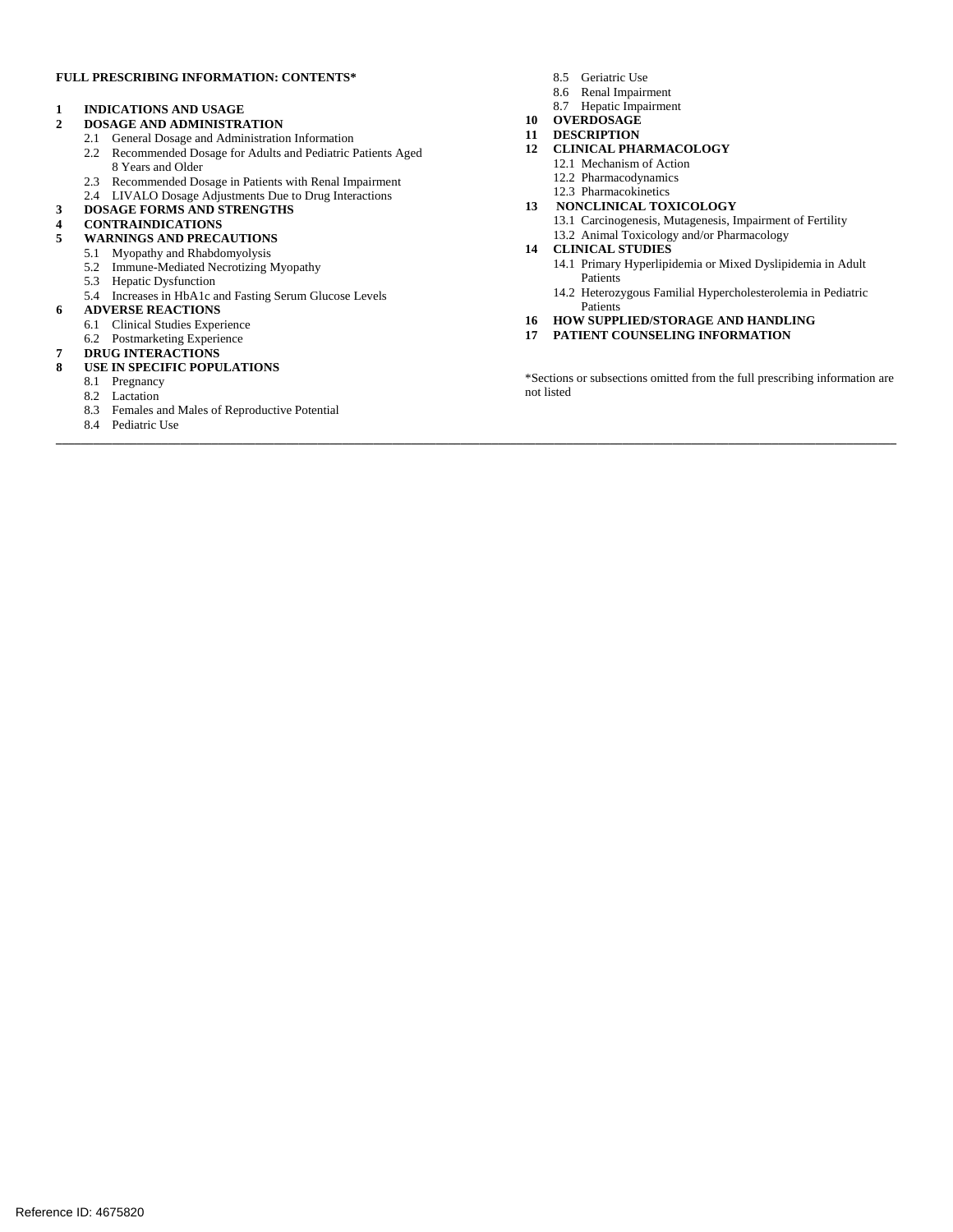# **FULL PRESCRIBING INFORMATION**

# **1 INDICATIONS AND USAGE**

LIVALO is indicated as an adjunctive therapy to diet in:

- • Adult patients with primary hyperlipidemia or mixed dyslipidemia to reduce elevated total cholesterol (TC), low-density lipoprotein cholesterol (LDL-C), apolipoprotein B (Apo B), triglycerides (TG), and to increase high-density lipoprotein cholesterol (HDL-C).
- • Pediatric patients aged 8 years and older with heterozygous familial hypercholesterolemia (HeFH) to reduce elevated TC, LDL-C, and Apo B.

Limitations of Use

• The effect of LIVALO on cardiovascular morbidity and mortality has not been determined.

### **2 DOSAGE AND ADMINISTRATION**

#### **2.1 General Dosage and Administration Information**

- Take LIVALO orally once daily with or without food at the same time each day.
- Individualize the dose of LIVALO according to patient characteristics, goal of therapy, and response.
- • After initiation or upon titration of LIVALO, analyze lipid levels after 4 weeks and adjust the dosage accordingly.

# **2.2 Recommended Dosage for Adults and Pediatric Patients Aged 8 Years and Older**

- The recommended starting LIVALO dosage is 2 mg once daily.
- • The maximum recommended dosage is LIVALO 4 mg once daily *[see Warnings and Precautions (5.1)]*.

### **2.3 Recommended Dosage in Patients with Renal Impairmen**t

- The recommended starting dose for patients with moderate and severe renal impairment (estimated glomerular filtration rate  $30 - 59$  mL/minute/1.73 m<sup>2</sup> and  $15 - 29$  mL/minute/1.73 m<sup>2</sup>, respectively) and patients with end-stage renal disease receiving hemodialysis is LIVALO 1 mg once daily.
- • The maximum recommended dose for these patients is LIVALO 2 mg once daily *[see Use in Specific Populations (8.6)]*.

#### **2.4 LIVALO Dosage Adjustments Due to Drug Interactions**

- • In patients taking erythromycin, do not exceed LIVALO 1 mg once daily *[see Drug Interactions (7)]*.
- • In patients taking rifampin, do not exceed LIVALO 2 mg once daily *[see Drug Interactions (7)]*.

### **3 DOSAGE FORMS AND STRENGTHS**

# Tablets:

- 1 mg: Round white tablet, debossed "KC" on one side and "1" on the other side.
- 2 mg: Round white tablet, debossed "KC" on one side and "2" on the other side.
- • 4 mg: Round white tablet, debossed "KC" on one side and "4" on the other side.

### **4 CONTRAINDICATIONS**

LIVALO is contraindicated in the following conditions:

- • Known hypersensitivity to pitavastatin or any inactive ingredient in LIVALO. Hypersensitivity reactions including angioedema, rash, pruritus, and urticaria have been reported with LIVALO *[see Adverse Reactions (6)]*.
- • Concomitant use of cyclosporine *[see Drug Interactions (7)].*
- • Active liver disease including unexplained persistent elevations of hepatic transaminase levels *[see Warnings and Precautions (5.3)]*.
- • Pregnancy *[see Use in Specific Populations (8.1, 8.3)]*.
- Lactation. It is not known if pitavastatin is present in human milk; however, another drug in this class passes into breast milk. Since HMG-CoA reductase inhibitors have the potential for serious adverse reactions in breastfed infants, females who require pitavastatin treatment should not breastfeed their infants *[see Use in Specific Populations (8.2)]*.

### **5 WARNINGS AND PRECAUTIONS**

## **5.1 Myopathy and Rhabdomyolysis**

 LIVALO may cause myopathy (muscle pain, tenderness, or weakness with creatine kinase (CK) above ten times the upper limit of normal) and rhabdomyolysis (with or without acute renal failure secondary to myoglobinuria). Rare fatalities have occurred as a result of rhabdomyolysis with statin use, including LIVALO.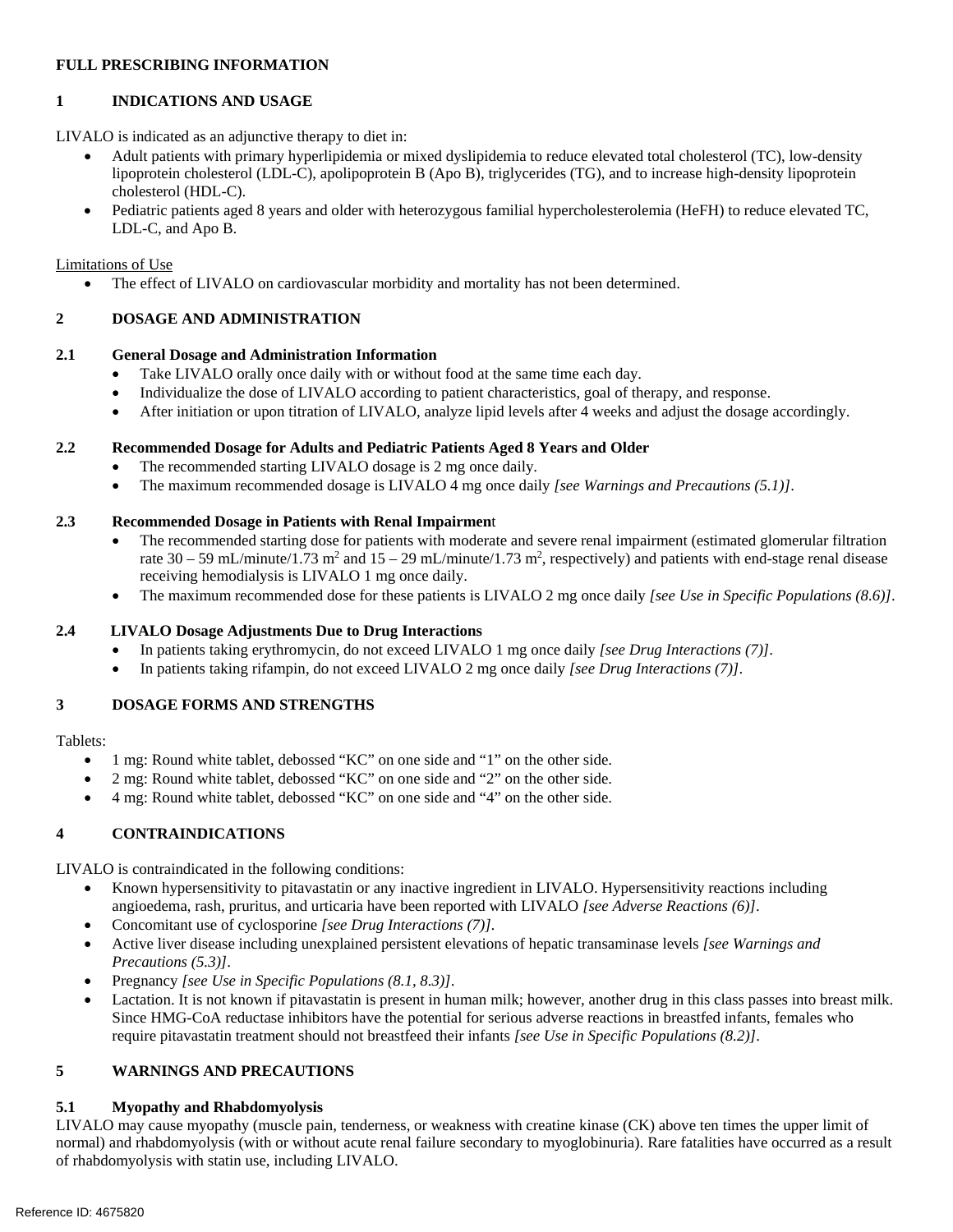# Risk Factors for Myopathy

 Risk factors for myopathy include age 65 years or greater, uncontrolled hypothyroidism, renal impairment, concomitant use of certain drugs, and higher LIVALO dosage. Dosages of LIVALO greater than 4 mg once daily were associated with an increased risk for severe myopathy in premarketing clinical studies. The maximum recommended dose of LIVALO is 4 mg once daily *[see Dosage and Administration (2.2)].* 

# Steps to Prevent or Reduce the Risk of Myopathy and Rhabdomyolysis

 LIVALO is contraindicated in patients taking cyclosporine and not recommended in patients taking gemfibrozil *[see Contraindications (4) and Drug Interactions (7)].* There are LIVALO dosage restrictions for patients taking erythromycin or rifampin [see Dosage and Administration (2.4)]. The following drugs when used concomitantly with LIVALO may also increase the risk of myopathy and rhabdomyolysis: lipid-modifying dosages of niacin (>1grams/day), fibrates, and colchicine *[see Drug Interactions (7)].* 

 Discontinue LIVALO if markedly elevated CK levels occur or myopathy is diagnosed or suspected. Muscle symptoms and CK increases may resolve if LIVALO is discontinued. Temporarily discontinue LIVALO in patients experiencing an acute or serious condition at high risk of developing renal failure secondary to rhabdomyolysis, e.g., sepsis; shock; severe hypovolemia; major surgery; trauma; severe metabolic, endocrine, or electrolyte disorders; or uncontrolled epilepsy.

 Inform patients of the risk of myopathy and rhabdomyolysis when starting or increasing the LIVALO dosage. Instruct patients to promptly report any unexplained muscle pain, tenderness or weakness particularly if accompanied by malaise or fever.

# **5.2 Immune-Mediated Necrotizing Myopathy**

 There have been rare reports of immune-mediated necrotizing myopathy (IMNM), an autoimmune myopathy, associated with statin use. IMNM is characterized by: proximal muscle weakness and elevated serum creatine kinase, which persist despite discontinuation of statin treatment; positive anti-HMG CoA reductase antibody; muscle biopsy showing necrotizing myopathy and improvement with immunosuppressive agents. Additional neuromuscular and serologic testing may be necessary. Treatment withimmunosuppressive agents may be required. Consider the risk of IMNM carefully prior to the initiation of a different statin. If therapy is initiated with a different statin, monitor for signs and symptoms of IMNM.

# **5.3 Hepatic Dysfunction**

 Increases in serum transaminases have been reported with LIVALO *[see Adverse Reactions (6)].* In most cases, the elevations were transient and either resolved or improved on continued therapy or after a brief interruption in therapy. There have been rare postmarketing reports of fatal and non-fatal hepatic failure in patients taking statins, including LIVALO.

 Patients who consume substantial quantities of alcohol and/or have a history of liver disease may be at increased risk for hepatic injury.

 Consider liver enzyme testing before the initiation of LIVALO and thereafter, when clinically indicated*.* LIVALO is contraindicated in patients with active liver disease including unexplained persistent elevations in hepatic transaminase levels *[see Contraindications (4)].* If serious hepatic injury with clinical symptoms and/or hyperbilirubinemia or jaundice occurs, promptly discontinue LIVALO.

# **5.4 Increases in HbA1c and Fasting Serum Glucose Levels**

 Increases in HbA1c and fasting serum glucose levels have been reported with statins, including LIVALO. Optimize lifestyle measures, including regular exercise, maintaining a healthy body weight, and making healthy food choices.

#### **6 ADVERSE REACTIONS**

The following serious adverse reactions are discussed in other sections of the labeling:

- Myopathy and Rhabdomyolysis *[see Warnings and Precautions (5.1)]*
- Immune-Mediated Necrotizing Myopathy *[see Warning and Precautions (5.2)]*
- Hepatic Dysfunction *[see Warning and Precautions (5.3)]*
- Increases in HbA1c and Fasting Serum Glucose Levels *[see Warning and Precautions (5.4)].*

# **6.1 Clinical Studies Experience**

 Because clinical studies are conducted under widely varying conditions, adverse reaction rates observed in the clinical studies of one drug cannot be directly compared to rates in the clinical studies of another drug and may not reflect the rates observed in practice.

### Adverse Reactions in Adults with Primary Hyperlipidemia and Mixed Dyslipidemia

 In 10 controlled clinical studies and 4 subsequent open-label extension studies, 3,291 adult patients with primary hyperlipidemia or mixed dyslipidemia were administered LIVALO 1 mg to 4 mg daily. The mean continuous exposure of pitavastatin (1 mg to 4 mg) was 36.7 weeks (median 51.1 weeks). The mean age of the patients was 60.9 years (range; 18 years – 89 years) and the gender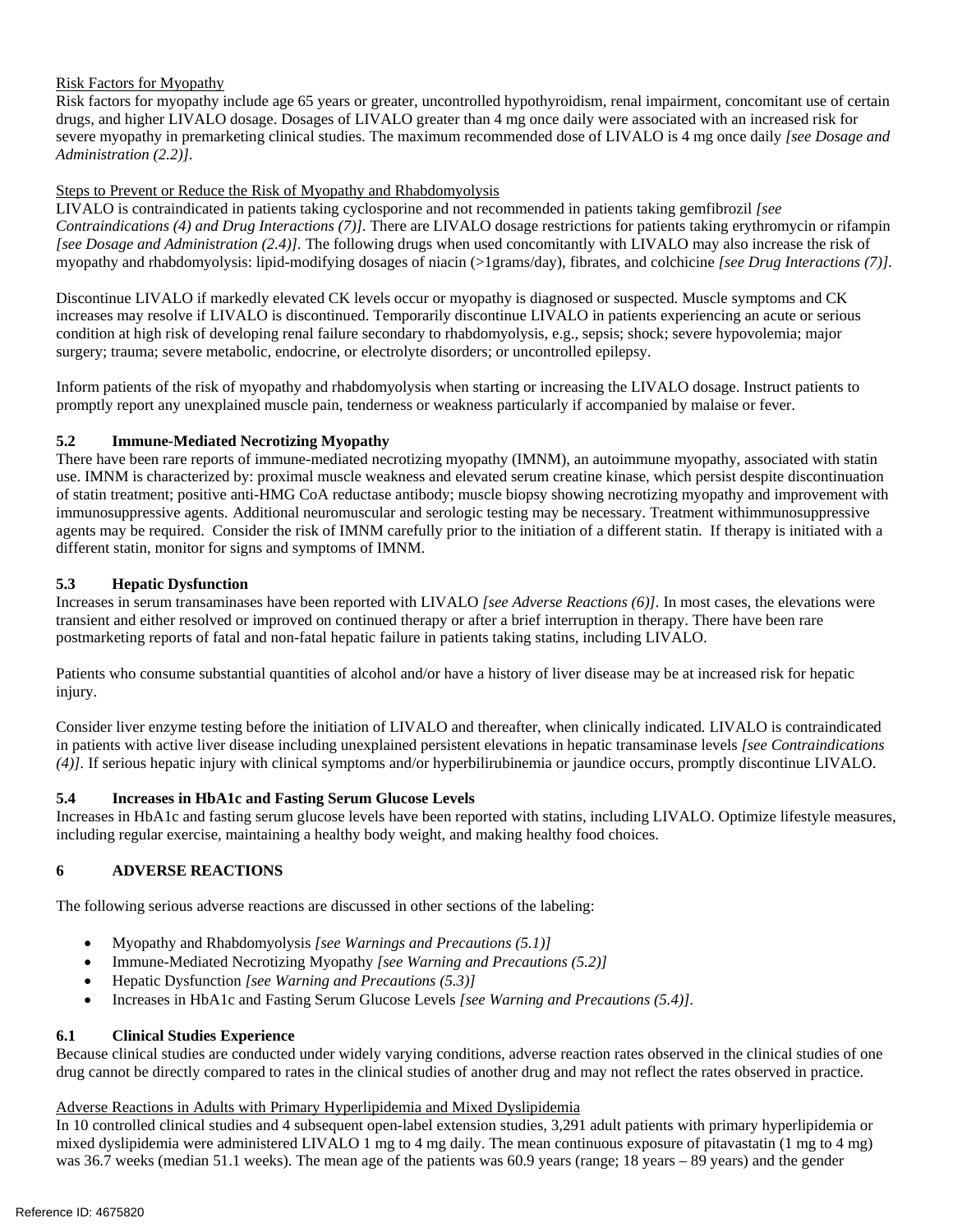distribution was 48% males and 52% females. Approximately 93% of the patients were Caucasian, 7% were Asian/Indian, 0.2% were African American and 0.3% were Hispanic and other.

 In controlled clinical studies and their open-label extensions, 3.9% (1 mg), 3.3% (2 mg), and 3.7% (4 mg) of LIVALO-treated patients were discontinued due to adverse reactions. The most common adverse reactions that led to treatment discontinuation were: elevated creatine phosphokinase (0.6% on 4 mg) and myalgia (0.5% on 4 mg).

Adverse reactions reported in  $\geq$  2% of patients in controlled clinical studies and at a rate greater than or equal to placebo are shown in Table 1. These studies had treatment duration of up to 12 weeks.

| Adverse<br>Reactions | Placebo<br>$(n=208)$<br>$\%$ | LIVALO 1 mg<br>$(n=309)$<br>$\frac{0}{0}$ | LIVALO 2 mg<br>$(n=951)$<br>$\frac{0}{0}$ | LIVALO 4 mg<br>$(n=1540)$<br>$\frac{0}{0}$ |
|----------------------|------------------------------|-------------------------------------------|-------------------------------------------|--------------------------------------------|
| <b>Back Pain</b>     | 2.9                          | 3.9                                       | 1.8                                       | 1.4                                        |
| Constipation         | l .9                         | 3.6                                       |                                           | 2.2                                        |
| Diarrhea             | l .9                         | 2.6                                       |                                           | 9. ا                                       |
| Myalgia              | 1.4                          | - 9                                       | 2.8                                       | 3.1                                        |
| Pain in extremity    | !.9                          |                                           | 0.6                                       |                                            |

# **Table 1. Adverse Reactions ( ≥ 2% and ≥ placebo) in Adult Patients with Primary Hyperlipidemia and Mixed Dyslipidemia in Studies up to 12 Weeks**

Other adverse reactions reported from clinical studies were arthralgia, headache, influenza, and nasopharyngitis.

Hypersensitivity reactions including rash, pruritus, and urticaria have been reported with LIVALO.

 The following laboratory abnormalities have been reported: elevated creatine phosphokinase, transaminases, alkaline phosphatase, bilirubin, and glucose.

## Adverse Reactions in Adult HIV-Infected Patients with Dyslipidemia

 In a double-blind, randomized, controlled, 52-week trial, 252 HIV-infected patients with dyslipidemia were treated with either LIVALO 4 mg once daily (n=126) or another statin (n=126). All patients were taking antiretroviral therapy (excluding darunavir) and had HIV-1 RNA less than 200 copies/mL and CD4 count greater than 200 cell/ $\mu$ L for at least 3 months prior to randomization. The safety profile of LIVALO was generally consistent with that observed in the clinical trials described above. One patient (0.8%) treated with LIVALO had a peak creatine phosphokinase value exceeding 10 times the upper limit of normal (ULN), which resolved spontaneously. Four patients (3%) treated with LIVALO had at least one ALT value exceeding 3 times but less than 5 times the ULN, none of which led to drug discontinuation. Virologic failure was reported for four patients (3%) treated with LIVALO, defined as a confirmed measurement of HIV-1 RNA exceeding 200 copies/mL that was also more than a 2-fold increase from baseline.

### Adverse Reactions in Pediatric Patients Aged 8 Years and Older with HeFH

 In a 12-week, double-blind, placebo-controlled trial of LIVALO 1 mg, 2 mg, and 4 mg once daily in 82 pediatric patients 8 years to 16 years of age with HeFH and a 52-week open-label trial in 85 pediatric patients with HeFH, the safety profile was similar to that observed in the adult population.

## **6.2 Postmarketing Experience**

 The following adverse reactions have been identified during postapproval use of LIVALO. Because these reactions are reported voluntarily from a population of uncertain size, it is not always possible to reliably estimate their frequency or establish a causal relationship to drug exposure.

*Gastrointestinal disorders:* abdominal discomfort, abdominal pain, dyspepsia, nausea

*General disorders:* asthenia, fatigue, malaise, dizziness

*Hepatobiliary disorders:* hepatitis, jaundice, fatal and non-fatal hepatic failure

*Immune system disorders:* angioedema, immune-mediated necrotizing myopathy associated with statin use.

 *Metabolism and nutrition disorders:* increases in HbA1c, fasting serum glucose levels

 *Musculoskeletal and connective tissue disorders:* muscle spasms, myopathy, rhabdomyolysis

*Nervous system disorders:* hypoesthesia, peripheral neuropathy

 *Psychiatric disorders:* insomnia, depression. Rare reports of cognitive impairment (e.g., memory loss, forgetfulness, amnesia, memory impairment, confusion) associated with statin use. Cognitive impairment was generally nonserious, and reversible upon statin discontinuation, with variable times to symptom onset (1 day to years) and symptom resolution (median of 3 weeks).

 *Reproductive system and breast disorders:* erectile dysfunction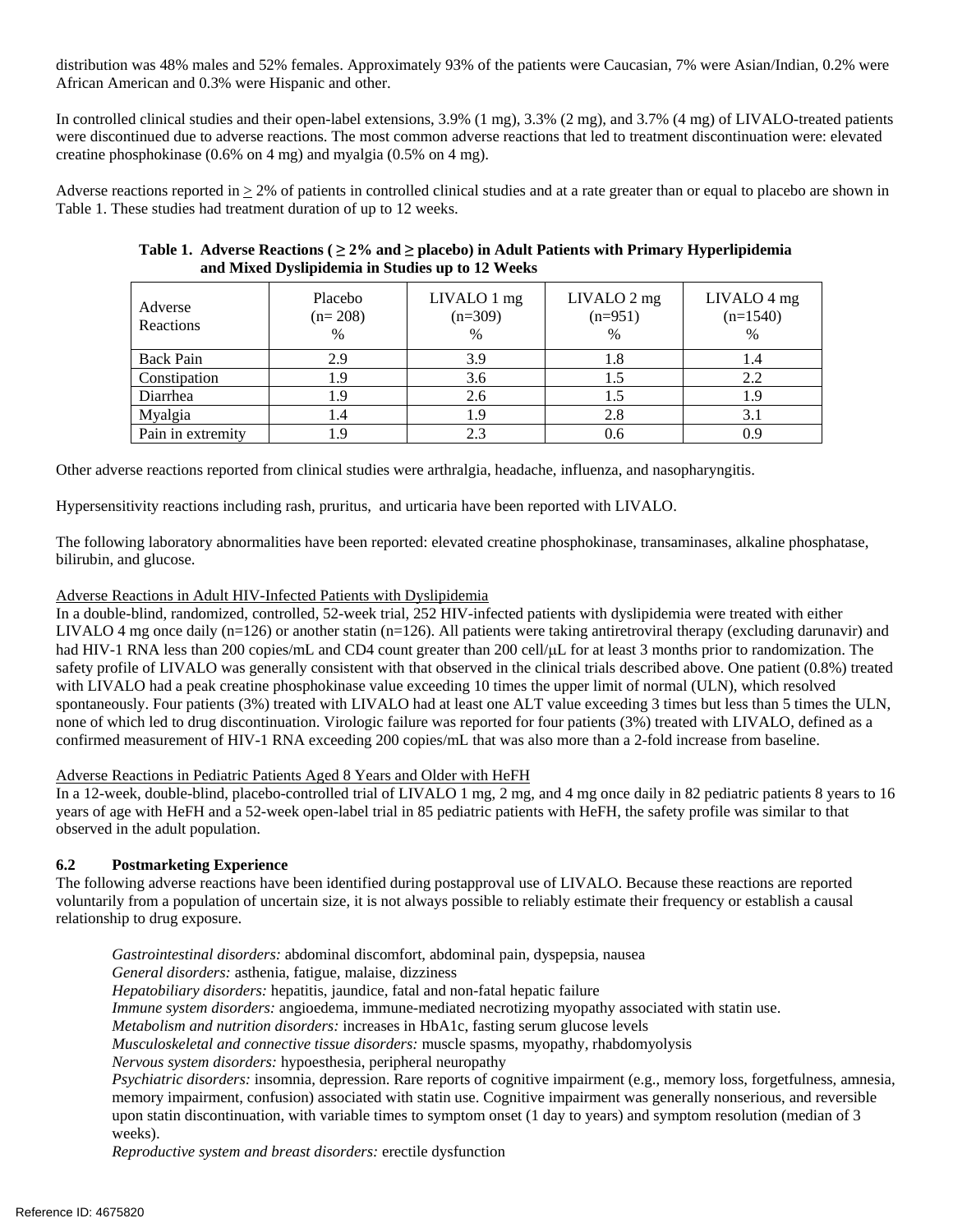#### **7 DRUG INTERACTIONS**

# **Drug Interactions that Increase the Risk of Myopathy and Rhabdomyolysis with LIVALO**

 Table 2 includes a list of drugs that increase the risk of myopathy and rhabdomyolysis when administered concomitantly with LIVALO and instructions for preventing or managing drug interactions *[see Warnings and Precautions (5.1), Clinical Pharmacology (12.3)].* 

| Cyclosporine     |                                                                                                                                                                                 |  |  |  |  |
|------------------|---------------------------------------------------------------------------------------------------------------------------------------------------------------------------------|--|--|--|--|
| Clinical Impact: | Cyclosporine significantly increases pitavastatin exposure and increases the risk of myopathy and<br>rhabdomyolysis.                                                            |  |  |  |  |
| Intervention:    | Concomitant use of cyclosporine with LIVALO is contraindicated [see Contraindications (4)].                                                                                     |  |  |  |  |
| Gemfibrozil      |                                                                                                                                                                                 |  |  |  |  |
| Clinical Impact: | Gemfibrozil may cause myopathy when given alone. The risk of myopathy and<br>rhabdomyolysis is increased with concomitant use of gemfibrozil with statins, including<br>LIVALO. |  |  |  |  |
| Intervention:    | Avoid concomitant use of gemfibrozil with LIVALO.                                                                                                                               |  |  |  |  |
| Erythromycin     |                                                                                                                                                                                 |  |  |  |  |
| Clinical Impact: | Erythromycin significantly increases pitavastatin exposure and increases the risk of myopathy and<br>rhabdomyolysis.                                                            |  |  |  |  |
| Intervention:    | In patients taking erythromycin, do not exceed LIVALO 1 mg once daily [see Dosage and<br>Administration (2.4)].                                                                 |  |  |  |  |
| <b>Rifampin</b>  |                                                                                                                                                                                 |  |  |  |  |
| Clinical Impact: | Rifampin significantly increases peak pitavastatin exposure and increases the risk of myopathy<br>and rhabdomyolysis.                                                           |  |  |  |  |
| Intervention:    | In patients taking rifampin, do not exceed LIVALO 2 mg once daily [see Dosage and<br>Administration (2.4)].                                                                     |  |  |  |  |
| <b>Fibrates</b>  |                                                                                                                                                                                 |  |  |  |  |
| Clinical Impact: | Fibrates may cause myopathy when given alone. The risk of myopathy and rhabdomyolysis is<br>increased with concomitant use of fibrates with statins, including LIVALO.          |  |  |  |  |
| Intervention:    | Consider if the benefit of using fibrates concomitantly with LIVALO outweighs the increased risk<br>of myopathy and rhabdomyolysis.                                             |  |  |  |  |
| <b>Niacin</b>    |                                                                                                                                                                                 |  |  |  |  |
| Clinical Impact: | The risk of myopathy and rhabdomyolysis may be increased with concomitant use of lipid-<br>modifying doses $(\geq 1$ g/day) of niacin with LIVALO.                              |  |  |  |  |
| Intervention:    | Consider if the benefit of using lipid-modifying doses ( $\geq$ 1 g/day) of niacin concomitantly with<br>LIVALO outweighs the increased risk of myopathy and rhabdomyolysis.    |  |  |  |  |
| Colchicine       |                                                                                                                                                                                 |  |  |  |  |
| Clinical Impact: | Cases of myopathy and rhabdomyolysis have been reported with concomitant use of colchicine<br>with statins, including LIVALO.                                                   |  |  |  |  |
| Intervention:    | Consider the risk/benefit of concomitant use of colchicine with LIVALO.                                                                                                         |  |  |  |  |

|                               |  |  | Table 2: Drug Interactions that Increase the Risk of Myopathy and Rhabdomyolysis with LIVALO |
|-------------------------------|--|--|----------------------------------------------------------------------------------------------|
| $C_{\text{valown},\text{un}}$ |  |  |                                                                                              |

#### **USE IN SPECIFIC POPULATIONS 8**

### **8.1 Pregnancy**

#### Risk Summary

 LIVALO is contraindicated for use in pregnant women since safety in pregnant women has not been established and there is no apparent benefit to therapy with LIVALO during pregnancy. Because HMG-CoA reductase inhibitors decrease cholesterol synthesis and possibly the synthesis of other biologically active substances derived from cholesterol, LIVALO may cause fetal harm when administered to pregnant women. LIVALO should be discontinued as soon as pregnancy is recognized *[see Contraindications (4)].*  Limited published data on the use of LIVALO are insufficient to determine a drug-associated risk of major congenital malformations or miscarriage. In animal reproduction studies, no embryo-fetal toxicity or congenital malformations were observed when pregnant rats and rabbits were orally administered pitavastatin during organogenesis at exposures which were 22 and 4 times, respectively, the maximum recommended human dose (MRHD) *[see Data].*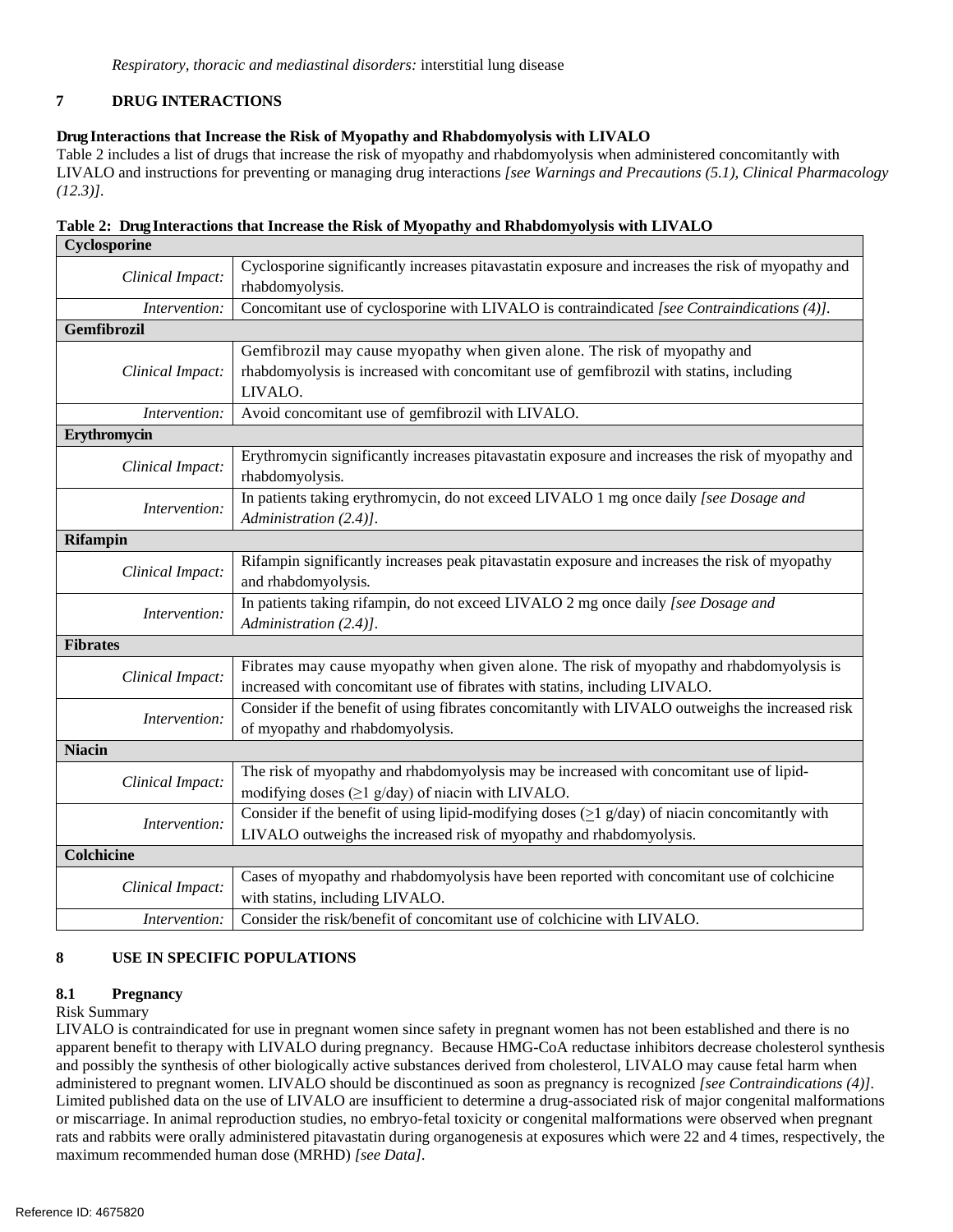The estimated background risk of major birth defects and miscarriage for the indicated population is unknown. Adverse outcomes in pregnancy occur regardless of the health of the mother or the use of medications. In the U.S. general population, the estimated background risk of major birth defects and miscarriage in clinically recognized pregnancies is 2-4% and 15-20%, respectively.

#### Data

#### *Human Data*

 Limited published data on LIVALO have not reported a drug-associated risk of major congenital malformations or miscarriage. Rare reports of congenital anomalies have been received following intrauterine exposure to HMG-CoA reductase inhibitors. In a review of about 100 prospectively followed pregnancies in women exposed to other HMG-CoA reductase inhibitors, the incidences of congenital anomalies, spontaneous abortions, and fetal deaths/stillbirths did not exceed the rate expected in the general population. The number of cases is adequate to exclude a greater than or equal to a 3- to 4-fold increase in congenital anomalies over background incidence. In 89% of the prospectively followed pregnancies, drug treatment was initiated prior to pregnancy and was discontinued at some point in the first trimester when pregnancy was identified.

#### *Animal Data*

 Reproductive toxicity studies have shown that pitavastatin crosses the placenta in rats and is found in fetal tissues at ≤36% of maternal plasma concentrations following a single dose of 1 mg/kg/day during gestation.

 Embryo-fetal developmental studies were conducted in pregnant rats treated with 3, 10, 30 mg/kg/day pitavastatin by oral gavage during organogenesis. No adverse effects were observed at 3 mg/kg/day, systemic exposures 22 times human systemic exposure at 4 mg/day based on AUC.

 Embryo-fetal developmental studies were conducted in pregnant rabbits treated with 0.1, 0.3, 1 mg/kg/day pitavastatin by oral gavage during the period of fetal organogenesis. Maternal toxicity consisting of reduced body weight and abortion was observed at all doses tested (4 times human systemic exposure at 4 mg/day based on AUC).

 In perinatal/postnatal studies in pregnant rats given oral gavage doses of pitavastatin at 0.1, 0.3, 1, 3, 10, 30 mg/kg/day from organogenesis through weaning, maternal toxicity consisting of mortality at ≥0.3 mg/kg/day and impaired lactation at all doses contributed to the decreased survival of neonates in all dose groups (0.1 mg/kg/day represents approximately 1 time human systemic exposure at 4 mg/day dose based on AUC).

### **8.2 Lactation**

#### Risk Summary

 LIVALO is contraindicated during breastfeeding [see *Contraindications (4)*]. There is no available information on the effects of the drug on the breastfed infant or the effects of the drug on milk production. However, it has been shown that another drug in this class passes into human milk. Because of the potential for serious adverse reactions in a breastfed infant, advise patients that breastfeeding is not recommended during treatment with LIVALO.

### **8.3 Females and Males of Reproductive Potential**

#### **Contraception**

#### *Females*

 LIVALO may cause fetal harm when administered to a pregnant woman [see *Use in Specific Populations (8.1)*]. Advise females of reproductive potential to use effective contraception during treatment with LIVALO.

### **8.4 Pediatric Use**

 The safety and effectiveness of LIVALO as an adjunctive therapy to diet to reduce elevated TC, LDL-C, and Apo B in pediatric patients aged 8 years and older with HeFH have been established. Use of LIVALO for this indication is supported by a 12-week, double-blind, placebo-controlled trial in 82 pediatric patients 8 to 16 years of age with HeFH *[see Clinical Studies (14.2)]* and a 52 week open-label trial in 85 pediatric patients with HeFH.

 The safety and effectiveness of LIVALO have not been established in pediatric patients younger than 8 years of age with HeFH or in pediatric patients with other types of hyperlipidemia (other than HeFH).

### **8.5 Geriatric Use**

 In controlled clinical studies, 1,209 (43%) patients were 65 years and older. No significant differences in efficacy or safety were observed between geriatric patients and younger patients.

 Advanced age (≥65 years) is a risk factor for myopathy and rhabdomyolysis. In general, dose selection for a geriatric patient should be cautious, reflecting the greater frequency of decreased hepatic, renal, or cardiac function, and of concomitant disease or other drug therapy and the higher risk of myopathy *[see Warnings and Precautions (5.1)].*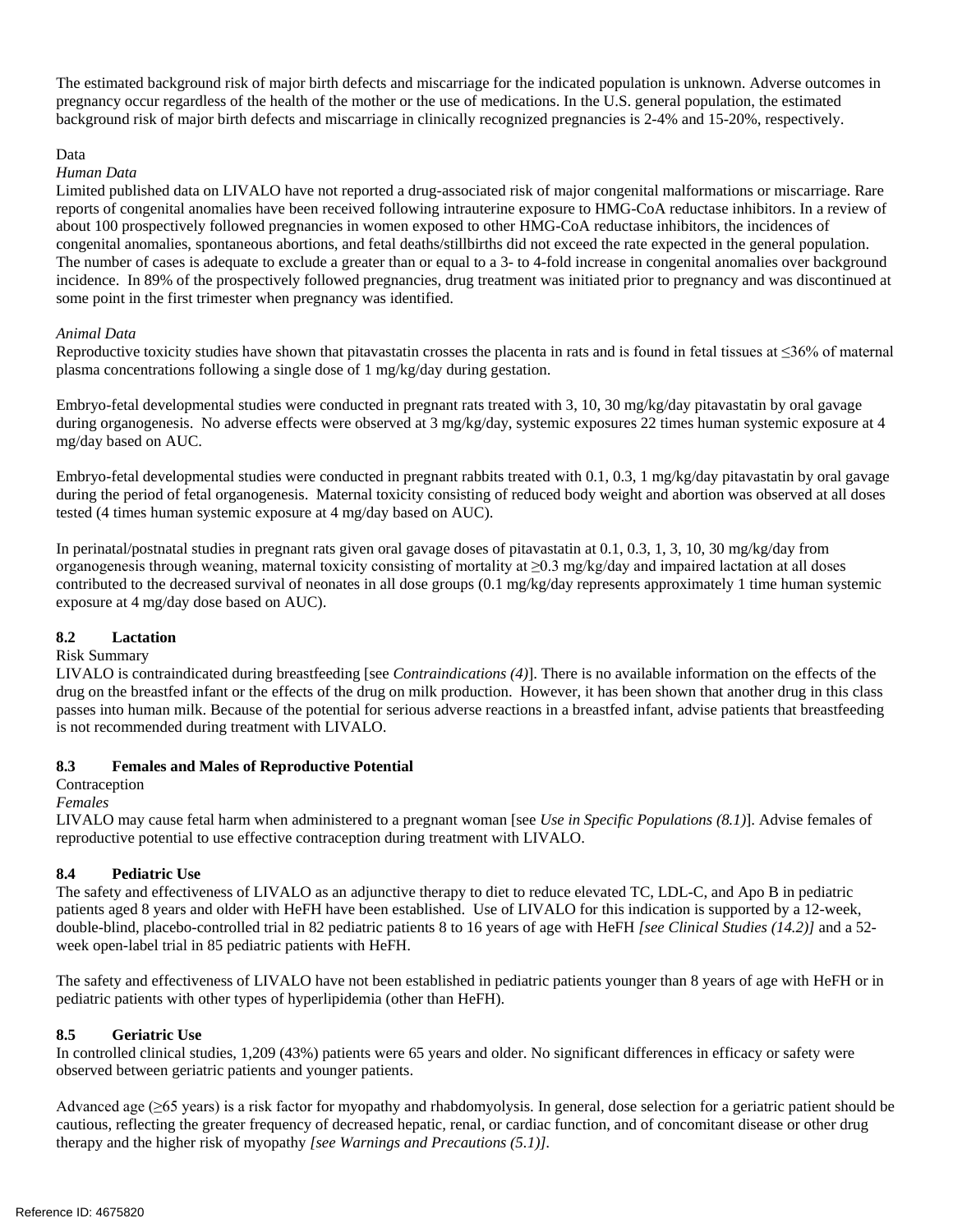# **8.6 Renal Impairment**

 Renal impairment is a risk factor for myopathy and rhabdomyolysis. Due to the risk of myopathy, a dosage modification of LIVALO is recommended for patients with moderate and severe renal impairment (estimated glomerular filtration rate  $30-59$  mL/min/1.73 m<sup>2</sup> and 15 - 29 mL/min/1.73 m<sup>2</sup>, respectively), as well as end-stage renal disease receiving hemodialysis. *[see Dosage and Administration (2.3), Warnings and Precautions (5.1), Clinical Pharmacology (12.3)]*.

# **8.7 Hepatic Impairment**

 LIVALO is contraindicated in patients with active liver disease including unexplained persistent elevations of hepatic transaminase levels *[see Contraindications (4), Warnings and Precautions (5.3)]*.

# **10 OVERDOSAGE**

 No specific treatment for LIVALO overdose is known. Contact Poison Control (1-800-222-1222) for latest recommendations. Hemodialysis is unlikely to be of benefit due to high protein binding ratio of LIVALO.

# **11 DESCRIPTION**

LIVALO (pitavastatin) tablets for oral use is an HMG-CoA reductase inhibitor.

 The chemical name for pitavastatin is (+)monocalcium *bis*{(3R, 5S, 6*E*)-7-[2-cyclopropyl-4-(4-fluorophenyl)-3-quinolyl]-3,5 dihydroxy-6-heptenoate}. The structural formula is:



The empirical formula for pitavastatin is  $C_{50}H_{46}CaF_2N_2O_8$  and the molecular weight is 880.98. Pitavastatin is odorless and occurs as white to pale-yellow powder. It is freely soluble in pyridine, chloroform, dilute hydrochloric acid, and tetrahydrofuran, soluble in ethylene glycol, sparingly soluble in octanol, slightly soluble in methanol, very slightly soluble in water or ethanol, and practically insoluble in acetonitrile or diethyl ether. Pitavastatin is hygroscopic and slightly unstable in light.

 Each film-coated tablet of LIVALO contains 1 mg, 2 mg, or 4 mg of pitavastatin, which is equivalent to 1.045 mg, 2.09 mg, or 4.18 mg, respectively, of pitavastatin calcium and the following inactive ingredients: hypromellose, lactose monohydrate, low substituted hydroxypropylcellulose, magnesium aluminometasilicate, and magnesium stearate. The film coating contains the following inactive ingredients: colloidal anhydrous silica, hypromellose, titanium dioxide, and triethyl citrate.

#### **12 CLINICAL PHARMACOLOGY**

### **12.1 Mechanism of Action**

 Pitavastatin is an inhibitor of 3-hydroxy-3-methylglutaryl-coenzyme A (HMG-CoA) reductase, the enzyme that catalyzes the conversion of HMG-CoA to mevalonate, a rate-limiting step in the biosynthetic pathway for cholesterol. As a result, the expression of LDL-receptors followed by the uptake of LDL from blood to liver is accelerated and then the plasma TC decreases. Sustained inhibition of cholesterol synthesis in the liver also decreases levels of very low density lipoproteins.

### **12.2 Pharmacodynamics**

### Cardiac Electrophysiology

 In a randomized, double-blind, placebo-controlled, 4-way parallel, active-comparator study with moxifloxacin in 174 healthy participants, LIVALO was not associated with clinically meaningful prolongation of the QTc interval or heart rate at daily doses up to 16 mg (4 times the recommended maximum dose of 4 mg daily).

### **12.3 Pharmacokinetics**

**Absorption**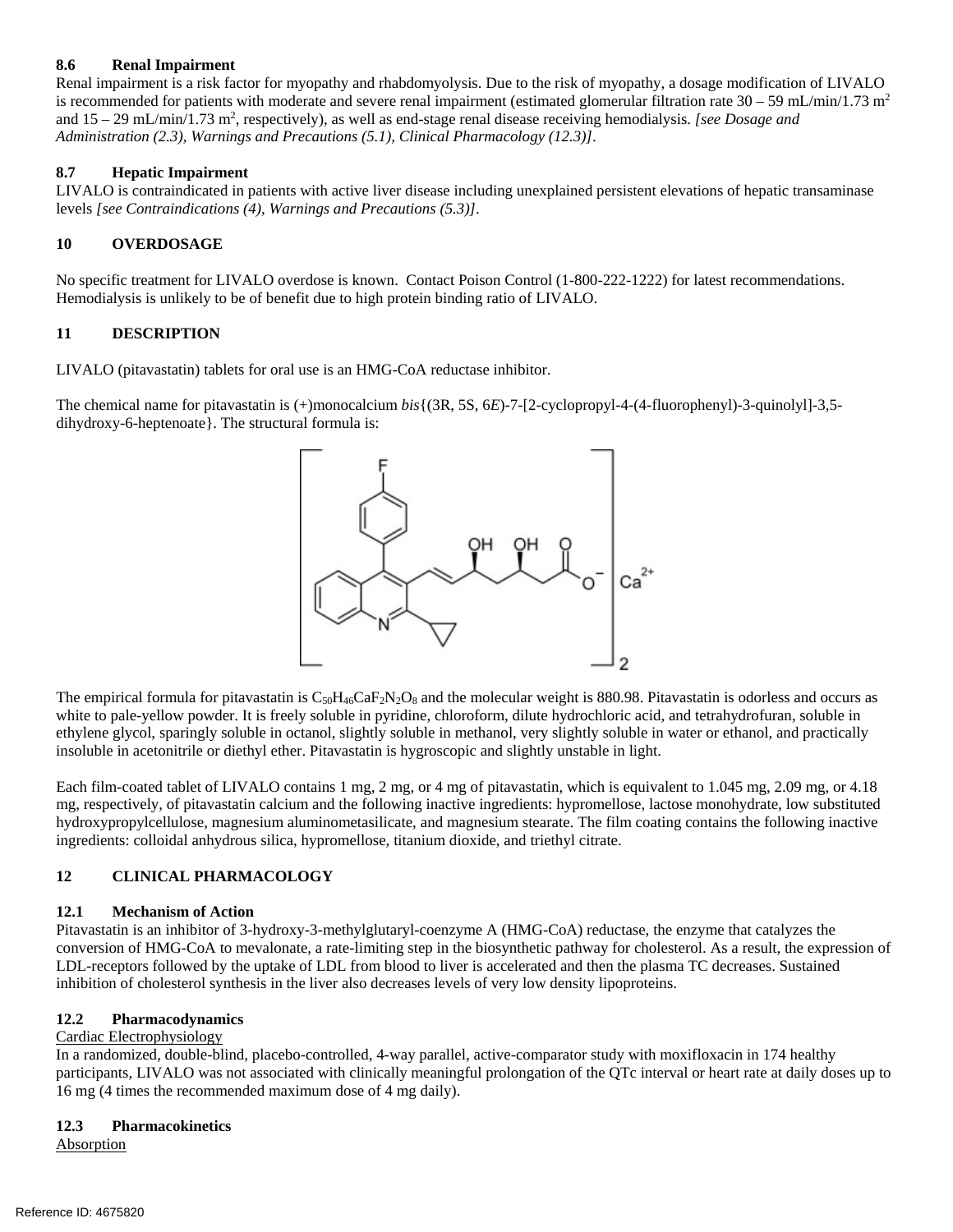Pitavastatin peak plasma concentrations are achieved about 1 hour after oral administration. Both  $C_{\text{max}}$  and  $AUC_{0\text{-inf}}$  increased in an approximately dose-proportional manner for single LIVALO doses from 1 mg to 24 mg once daily. The absolute bioavailability of pitavastatin oral solution is 51%. The  $C_{\text{max}}$  and AUC of pitavastatin did not differ following evening or morning drug administration. In healthy volunteers receiving 4 mg pitavastatin, the percent change from baseline for LDL-C following evening dosing was slightly greater than that following morning dosing. Pitavastatin was absorbed in the small intestine but very little in the colon.

# *Effect of Food*

Administration of LIVALO with a high fat meal (50% fat content) decreases pitavastatin  $C_{\text{max}}$  by 43% but does not significantly reduce pitavastatin AUC.

#### Distribution

Distribution<br>Pitavastatin is more than 99% protein bound in human plasma, mainly to albumin and alpha 1-acid glycoprotein, and the mean volume of distribution is approximately 148 L. Association of pitavastatin and/or its metabolites with the blood cells is minimal.

#### Elimination

#### *Metabolism*

 The principal route of pitavastatin metabolism is glucuronidation via liver uridine 5'-diphosphate glucuronosyltransferase (UGT) with subsequent formation of pitavastatin lactone. There is only minimal metabolism by the cytochrome P450 system. Pitavastatin is marginally metabolized by CYP2C9 and to a lesser extent by CYP2C8. The major metabolite in human plasma is the lactone, which is formed via an ester-type pitavastatin glucuronide conjugate by UGTs (UGT1A3 and UGT2B7).

#### *Excretion*

A mean of 15% of radioactivity of orally administered, single 32 mg <sup>14</sup>C-labeled pitavastatin dose was excreted in urine, whereas a mean of 79% of the dose was excreted in feces within 7 days. The mean plasma elimination half-life is approximately 12 hours.

#### Specific Populations

#### *Racial or Ethnic Groups*

In pharmacokinetic studies pitavastatin  $C_{\text{max}}$  and AUC were 21 and 5% lower, respectively in Black or African American healthy volunteers compared with those of Caucasian healthy volunteers. In pharmacokinetic comparison between Caucasian volunteers and Japanese volunteers, there were no significant differences in  $C_{\text{max}}$  and AUC.

#### *Male and Female Patients*

In a pharmacokinetic study, which compared healthy male and female volunteers, pitavastatin  $C_{\text{max}}$  and AUC were 60 and 54% higher, respectively in females.

### *Geriatric Patients*

In a pharmacokinetic study which compared healthy young and geriatric ( $\geq 65$  years) volunteers, pitavastatin C<sub>max</sub> and AUC were 10 and 30% higher, respectively, in the geriatric patients *[see Use in Specific Populations (8.5)]* 

### *Pediatric Patients*

 A 12-week study in pediatric patients 8 to 16 years of age treated with pitavastatin 1 mg, 2 mg and 4 mg administered once daily, showed a dose-dependent increase in pitavastatin plasma concentrations at trough (for 2 mg and 4 mg doses) and 1 hour post dose. A dose-dependent increase in pitavastatin lactone plasma concentrations was observed at trough and 1 hour post dose.

#### *Patients with Renal Impairment*

In patients with moderate renal impairment (estimated glomerular filtration rate of  $30 - 59$  mL/min/1.73 m<sup>2</sup>) and end stage renal disease receiving hemodialysis, pitavastatin AUC<sub>0-inf</sub> is 102% and 86% higher than those of healthy volunteers, respectively, while pitavastatin  $C_{\text{max}}$  is 60% and 40% higher than those of healthy volunteers, respectively. Patients received hemodialysis immediately before pitavastatin dosing and did not undergo hemodialysis during the pharmacokinetic study. Hemodialysis patients have 33% and 36% increases in the mean unbound fraction of pitavastatin as compared to healthy volunteers and patients with moderate renal  impairment, respectively *[see Use in Specific Populations (8.6)]*.

In another pharmacokinetic study, patients with severe renal impairment (estimated glomerular filtration rate  $15 - 29$  mL/min/1.73 m<sup>2</sup>) not receiving hemodialysis were administered a single dose of LIVALO 4 mg. The  $AUC_{0\text{-inf}}$  and the  $C_{\text{max}}$  were 36% and 18% higher, respectively, compared with those of healthy volunteers. For both patients with severe renal impairment and healthy volunteers, the  mean percentage of protein-unbound pitavastatin was approximately 0.6% *[see Use in Specific Populations (8.6)]*.

The effect of mild renal impairment on pitavastatin exposure has not been studied.

### *Patients with Hepatic Impairment*

 The disposition of pitavastatin was compared in healthy volunteers and patients with various degrees of hepatic impairment. Pitavastatin C<sub>max</sub> and AUC<sub>inf</sub> in patients with moderate hepatic impairment (Child-Pugh B disease) was 2.7-fold and 3.8-fold higher,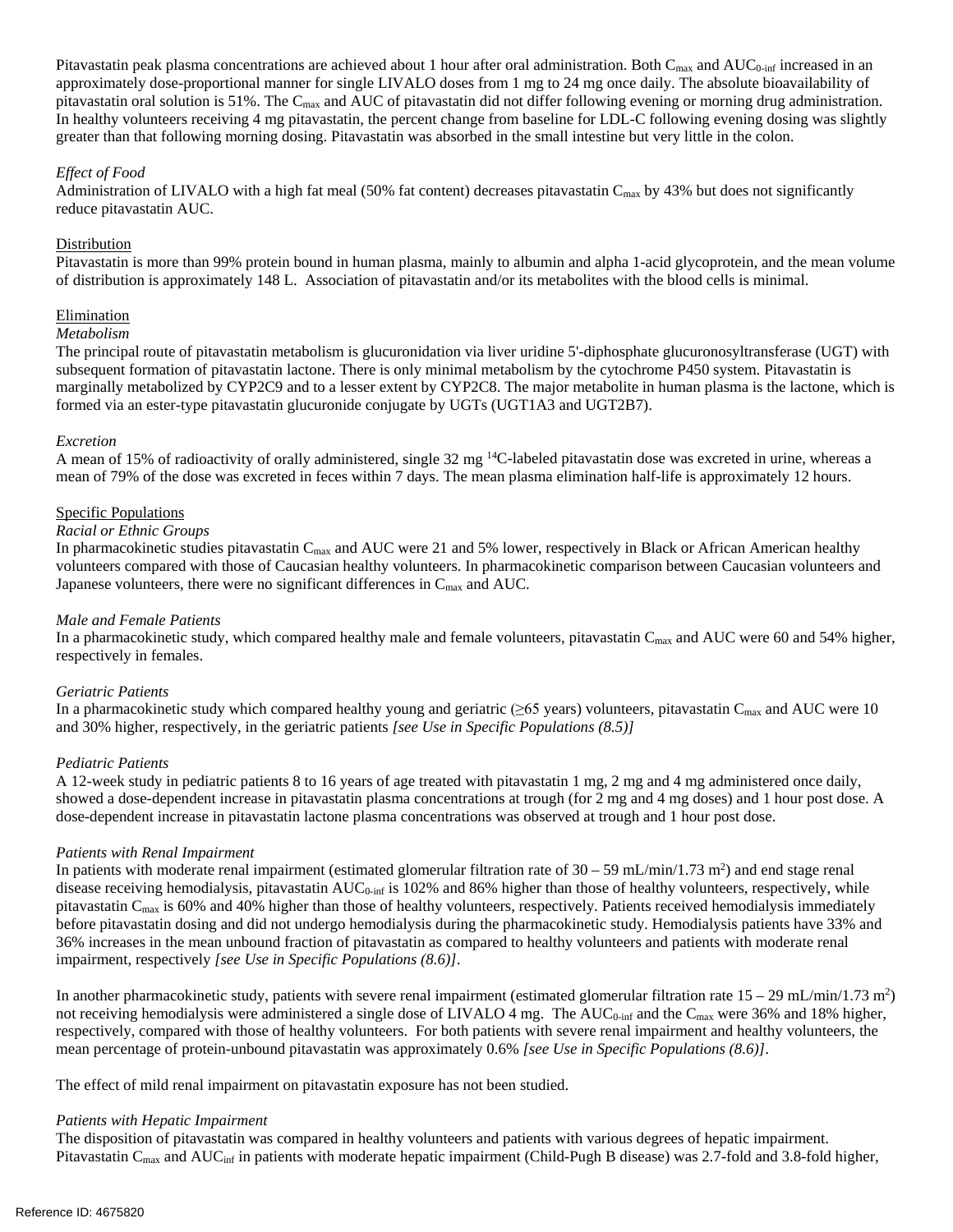respectively as compared to healthy volunteers. In patients with mild hepatic impairment (Child-Pugh A disease), pitavastatin  $C_{\text{max}}$ and  $AUC<sub>inf</sub>$  were 30% and 60% higher as compared to healthy volunteers. Mean pitavastatin half-life for moderate hepatic impairment, mild hepatic impairment, and healthy volunteers were 15, 10, and 8 hours, respectively *[see Contraindications (4), Warnings and Precautions (5.3)].*<br><u>Drug Interaction Studies</u>

#### **Drug Interaction Studies**

## *Warfarin*

 The steady-state pharmacodynamics (international normalized ratio [INR] and prothrombin time [PT]) and pharmacokinetics of warfarin in healthy volunteers were unaffected by the coadministration of LIVALO 4 mg daily.

Table 3 presents the effect of coadministered drugs on pitavastatin systemic exposure: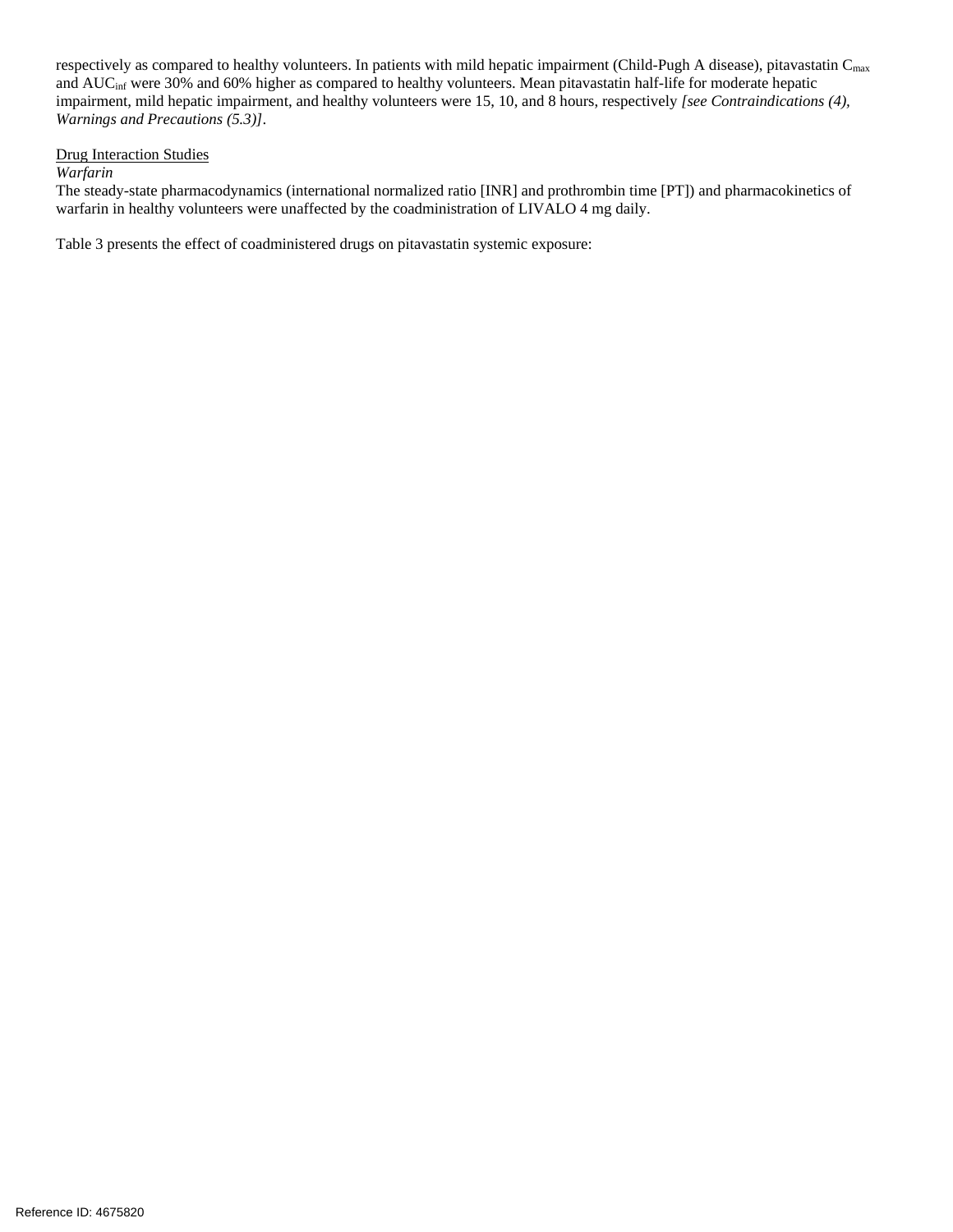| Coadministered drug | Dosage regimen                                                                                               | Change in<br>$AUC^*$          | Change in<br>$C_{\text{max}}$ * |
|---------------------|--------------------------------------------------------------------------------------------------------------|-------------------------------|---------------------------------|
| Cyclosporine        | Pitavastatin 2 mg QD for 6 days +<br>cyclosporine 2 mg/kg on Day 6                                           | $\uparrow$ 4.6 fold $\dagger$ | $\uparrow$ 6.6 fold $\dagger$   |
| Erythromycin        | Pitavastatin 4 mg single dose on Day 4 +<br>erythromycin 500 mg 4 times daily for 6<br>days                  | $\uparrow$ 2.8 fold $\dagger$ | $\uparrow$ 3.6 fold $\dagger$   |
| Rifampin            | Pitavastatin 4 mg $QD + r$ ifampin 600 mg<br>QD for 5 days                                                   | ↑ 29%                         | $\uparrow$ 2.0 fold $\dagger$   |
| Atazanavir          | Pitavastatin 4 mg QD + atazanavir 300 mg<br>daily for 5 days                                                 | ↑ 31%                         | $\uparrow 60\%$                 |
| Darunavir/Ritonavir | Pitavastatin 4mg QD on Days 1-5 and 12-16<br>+ darunavir/ritonavir 800mg/100 mg QD on<br>Days 6-16           | $\downarrow$ 26%              | $\downarrow$ 4%                 |
| Lopinavir/Ritonavir | Pitavastatin 4 mg QD on Days 1-5 and 20-<br>$24 + lopinavir/ritonavir 400 mg/100 mg BID$<br>on Days $9 - 24$ | $\downarrow$ 20%              | $\downarrow$ 4 %                |
| Gemfibrozil         | Pitavastatin 4 mg $QD$ + gemfibrozil 600 mg<br>BID for 7 days                                                | $\uparrow$ 45%                | $\uparrow$ 31%                  |
| Fenofibrate         | Pitavastatin 4 mg $QD$ + fenofibrate 160 mg<br>QD for 7 days                                                 | 18%                           | $11\%$                          |
| Ezetimibe           | Pitavastatin 2 mg QD + ezetimibe 10 mg<br>for 7 days                                                         | $\downarrow$ 2%               | $\downarrow$ 0.2%               |
| Enalapril           | Pitavastatin 4 mg $QD$ + enalapril 20 mg<br>daily for 5 days                                                 | $\uparrow$ 6%                 | $\downarrow$ 7%                 |
| Digoxin             | Pitavastatin 4 mg $QD +$ digoxin 0.25 mg for<br>7 days                                                       | $\uparrow$ 4%                 | $\downarrow$ 9%                 |
| Diltiazem LA        | Pitavastatin 4 mg QD on Days 1-5 and 11-<br>15 and diltiazem LA 240 mg on Days 6-15                          | 10%                           | 115%                            |
| Grapefruit Juice    | Pitavastatin 2 mg single dose on Day $3 +$<br>grapefruit juice for 4 days                                    | 15%                           | $\downarrow$ 12%                |
| Itraconazole        | Pitavastatin 4 mg single dose on Day $4 +$<br>itraconazole 200 mg daily for 5 days                           | $\downarrow$ 23%              | $\downarrow$ 22%                |

 **Table 3. Effect of Coadministered Drugs on Pitavastatin Systemic Exposure** 

 **\*** Data presented as x-fold change represent the ratio between coadministration and pitavastatin alone (i.e., 1-fold = no change). Data presented as % change represent % difference relative to pitavastatin alone (i.e.,  $0\% =$  no change).

 † Considered clinically significant *[see Dosage and Administration (2.4),Drug Interactions (7)]*   $BID =$  twice daily;  $QD =$  once daily;  $LA =$  Long Acting

Table 4 presents the effect of pitavastatin coadministration on systemic exposure of other drugs: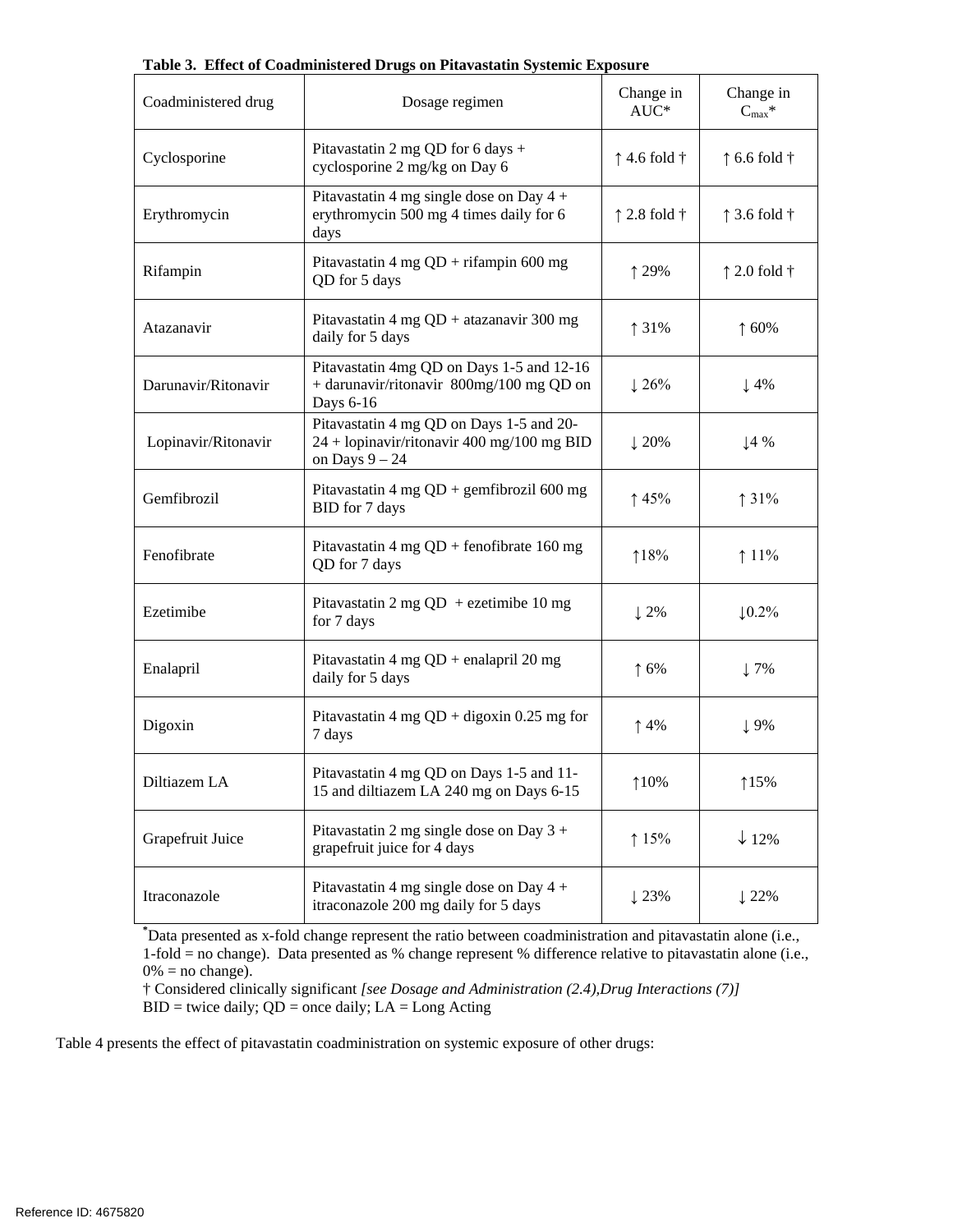| Coadministered drug | Dosage regimen                                                                                             |                  | Change in<br>$AUC^*$ | Change in<br>$C_{\text{max}}$ * |
|---------------------|------------------------------------------------------------------------------------------------------------|------------------|----------------------|---------------------------------|
| Atazanavir          | Pitavastatin 4 mg $QD$ + atazanavir 300 mg<br>daily for 5 days                                             |                  | $\uparrow 6\%$       | 13%                             |
| Darunavir           | Pitavastatin 4mg QD on Days 1-5 and 12-16<br>+ darunavir/ritonavir 800mg/100 mg QD on<br>Days 6-16         |                  | $\uparrow$ 3%        | $\uparrow 6\%$                  |
| Lopinavir           | Pitavastatin 4 mg QD on Days 1-5 and 20-<br>24 + lopinavir/ritonavir 400 mg/100 mg BID<br>on Days $9 - 24$ |                  | $\downarrow$ 9%      | $\downarrow$ 7%                 |
| Ritonavir           | Pitavastatin 4 mg QD on Days 1-5 and 20-<br>24 + lopinavir/ritonavir 400 mg/100 mg BID<br>on Days $9 - 24$ | $\downarrow$ 11% | $\downarrow$ 11%     |                                 |
| Ritonavir           | Pitavastatin 4mg QD on Days 1-5 and 12-16<br>+ darunavir/ritonavir 800mg/100 mg QD on<br>Days 6-16         | $\uparrow 8\%$   | $\uparrow$ 2%        |                                 |
|                     | Pitavastatin 4 mg $QD +$<br>enalapril 20 mg<br>daily for 5 days                                            | Enalapril        | $12\%$               | $12\%$                          |
| Enalapril           |                                                                                                            | Enalaprilat      | $\downarrow$ 1%      | $\downarrow$ 1%                 |
|                     | Individualized<br>maintenance dose of                                                                      | R-warfarin       | $\uparrow$ 7%        | $\uparrow$ 3%                   |
| Warfarin            | warfarin $(2 - 7$ mg) for<br>8 days + pitavastatin 4<br>mg QD for 9 days                                   | S-warfarin       | $\uparrow$ 6%        | $\uparrow$ 3%                   |
| Ezetimibe           | Pitavastatin 2 mg QD + ezetimibe 10 mg for<br>7 days                                                       |                  | 19%                  | 12%                             |
| Digoxin             | Pitavastatin 4 mg $QD +$ digoxin 0.25 mg for<br>7 days                                                     | $\downarrow$ 3%  | $\downarrow$ 4%      |                                 |
| Diltiazem LA        | Pitavastatin 4 mg QD on Days 1-5 and 11-<br>15 and diltiazem LA 240 mg on Days 6-15                        |                  | $\downarrow$ 2%      | $\downarrow$ 7%                 |
| Rifampin            | Pitavastatin 4 mg $QD + r$ ifampin 600 mg<br>QD for 5 days                                                 |                  | $\downarrow$ 15%     | $\downarrow$ 18%                |

**Table 4. Effect of Pitavastatin Coadministration on Systemic Exposure to Other Drugs** 

 $(i.e., 0\% = no change).$ **\*** Data presented as % change represent % difference relative to the investigated drug alone

 $BID =$  twice daily;  $QD =$  once daily;  $LA =$  Long Acting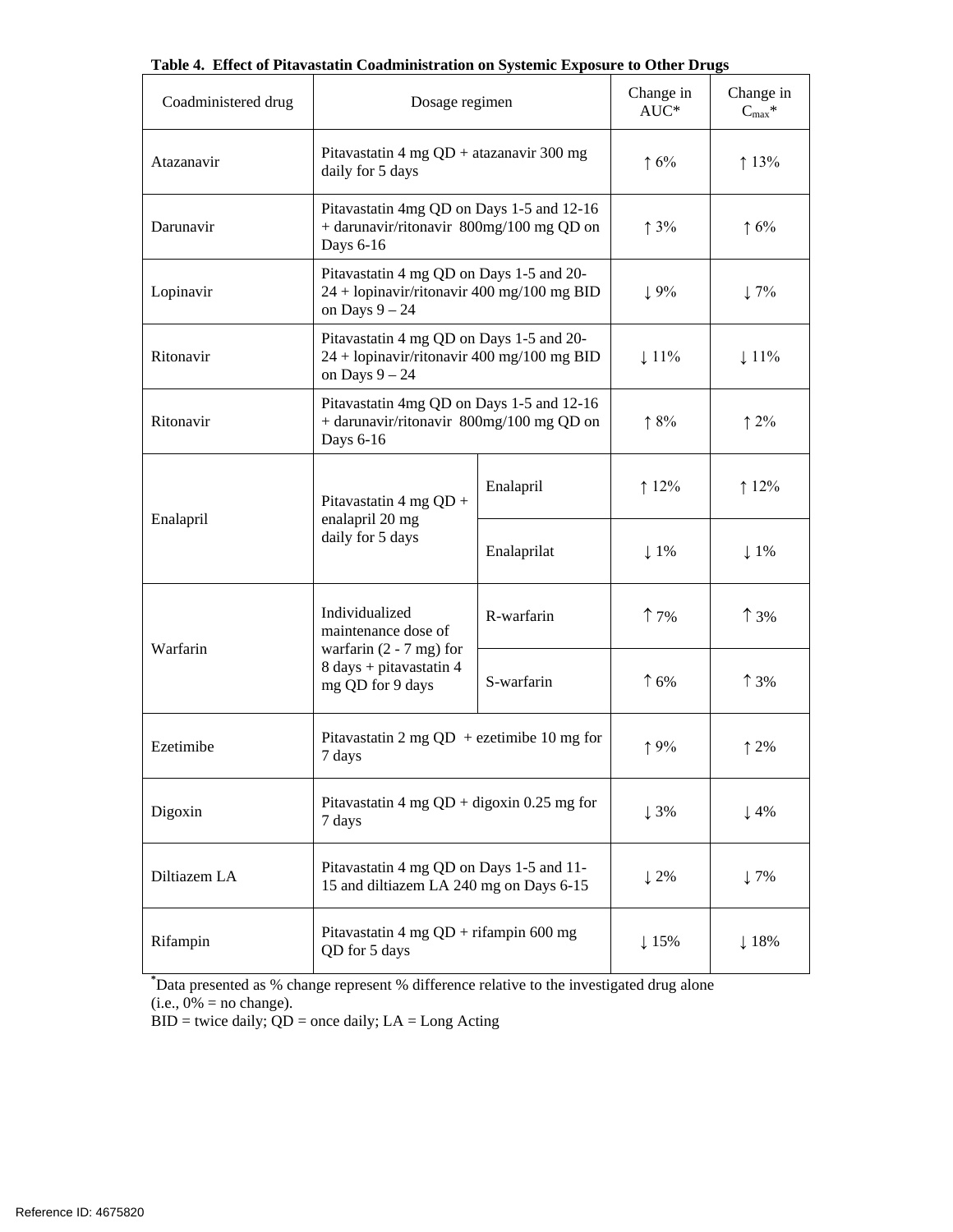# **13 NONCLINICAL TOXICOLOGY**

# **13.1 Carcinogenesis, Mutagenesis, Impairment of Fertility**

 In a 92-week carcinogenicity study in mice given pitavastatin, at the maximum tolerated dose of 75 mg/kg/day with systemic maximum exposures (AUC) 26 times the clinical maximum exposure at 4 mg daily, there was an absence of drug-related tumors.

 In a 92-week carcinogenicity study in rats given pitavastatin at 1, 5, 25 mg/kg/day by oral gavage there was a significant increase in the incidence of thyroid follicular cell tumors at 25 mg/kg/day, which represents 295 times human systemic exposures based on AUC at the 4 mg daily maximum human dose.

 In a 26-week transgenic mouse (Tg rasH2) carcinogenicity study where animals were given pitavastatin at 30, 75, and 150 mg/kg/day by oral gavage, no clinically significant tumors were observed.

 Pitavastatin was not mutagenic in the Ames test with *Salmonella typhimurium* and *Escherichia coli* with and without metabolic activation, the micronucleus test following a single administration in mice and multiple administrations in rats, the unscheduled DNA synthesis test in rats, and a Comet assay in mice. In the chromosomal aberration test, clastogenicity was observed at the highest doses tested, which also elicited high levels of cytotoxicity.

 Pitavastatin had no adverse effects on male and female rat fertility at oral doses of 10 and 30 mg/kg/day, respectively, at systemic exposures 56- and 354-times clinical exposure at 4 mg daily based on AUC.

 Pitavastatin treatment in rabbits resulted in mortality in males and females given 1 mg/kg/day (30-times clinical systemic exposure at 4 mg daily based on AUC) and higher during a fertility study. Although the cause of death was not determined, rabbits had gross signs of renal toxicity (kidneys whitened) indicative of possible ischemia. Lower doses (15-times human systemic exposure) did not show significant toxicity in adult males and females. However, decreased implantations, increased resorptions, and decreased viability of fetuses were observed.

# **13.2 Animal Toxicology and/or Pharmacology**

# **Central Nervous System Toxicity**

 CNS vascular lesions, characterized by perivascular hemorrhages, edema, and mononuclear cell infiltration of perivascular spaces, have been observed in dogs treated with several other members of this drug class. A chemically similar drug in this class produced dose-dependent optic nerve degeneration (Wallerian degeneration of retinogeniculate fibers) in dogs, at a dose that produced plasma drug levels about 30 times higher than the mean drug level in humans taking the highest recommended dose. Wallerian degeneration has not been observed with pitavastatin. Cataracts and lens opacities were seen in dogs treated for 52 weeks at a dose level of 1 mg/kg/day (9 times clinical exposure at the maximum human dose of 4 mg/day based on AUC comparisons).

# **14 CLINICAL STUDIES**

# **14.1 Primary Hyperlipidemia or Mixed Dyslipidemia in Adult Patients**

# Active-Controlled Study with Atorvastatin (Study 301)

 LIVALO was compared with Atorvastatin Calcium Tablets (referred to as atorvastatin) in a randomized, multicenter, double-blind, double-dummy, active-controlled, non-inferiority study of 817 adult patients with primary hyperlipidemia or mixed dyslipidemia. Patients entered a 6- to 8-week wash-out/dietary lead-in period and then were randomized to a 12-week treatment with either LIVALO or atorvastatin (Table 5). Non-inferiority of pitavastatin to a given dose of atorvastatin was considered to be demonstrated if the lower bound of the 95% CI for the mean treatment difference was greater than -6% for the mean percent change in LDL-C.

 Lipid results are shown in Table 5. For the percent change from baseline to endpoint in LDL-C, LIVALO was non-inferior to atorvastatin for the two pairwise comparisons: LIVALO 2 mg vs. atorvastatin 10 mg and LIVALO 4 mg vs. atorvastatin 20 mg. Mean treatment differences (95% CI) were 0% (-3%, 3%) and 1% (-2%, 4%), respectively.

| Table 5. Lipid Response by Dose of LIVALO and Atorvastatin in Adult Patients with Primary Hyperlipidemia or |
|-------------------------------------------------------------------------------------------------------------|
| Mixed Dyslipidemia in Study 301 (Mean % Change from Baseline at Week 12)                                    |

| Treatment                   | N   | LDL-C | $A$ po- $B$ | TC    | TG  | HDL-C | non-HDL-C |
|-----------------------------|-----|-------|-------------|-------|-----|-------|-----------|
| <b>LIVALO</b><br>2 mg daily | 315 | -38   | $-30$       | $-28$ | -14 |       | $-35$     |
| <b>LIVALO</b><br>4 mg daily | 298 | $-45$ | $-35$       | $-32$ | -19 |       | $-41$     |
| Atorvastatin<br>10 mg daily | 102 | -38   | $-29$       | $-28$ | -18 |       | $-35$     |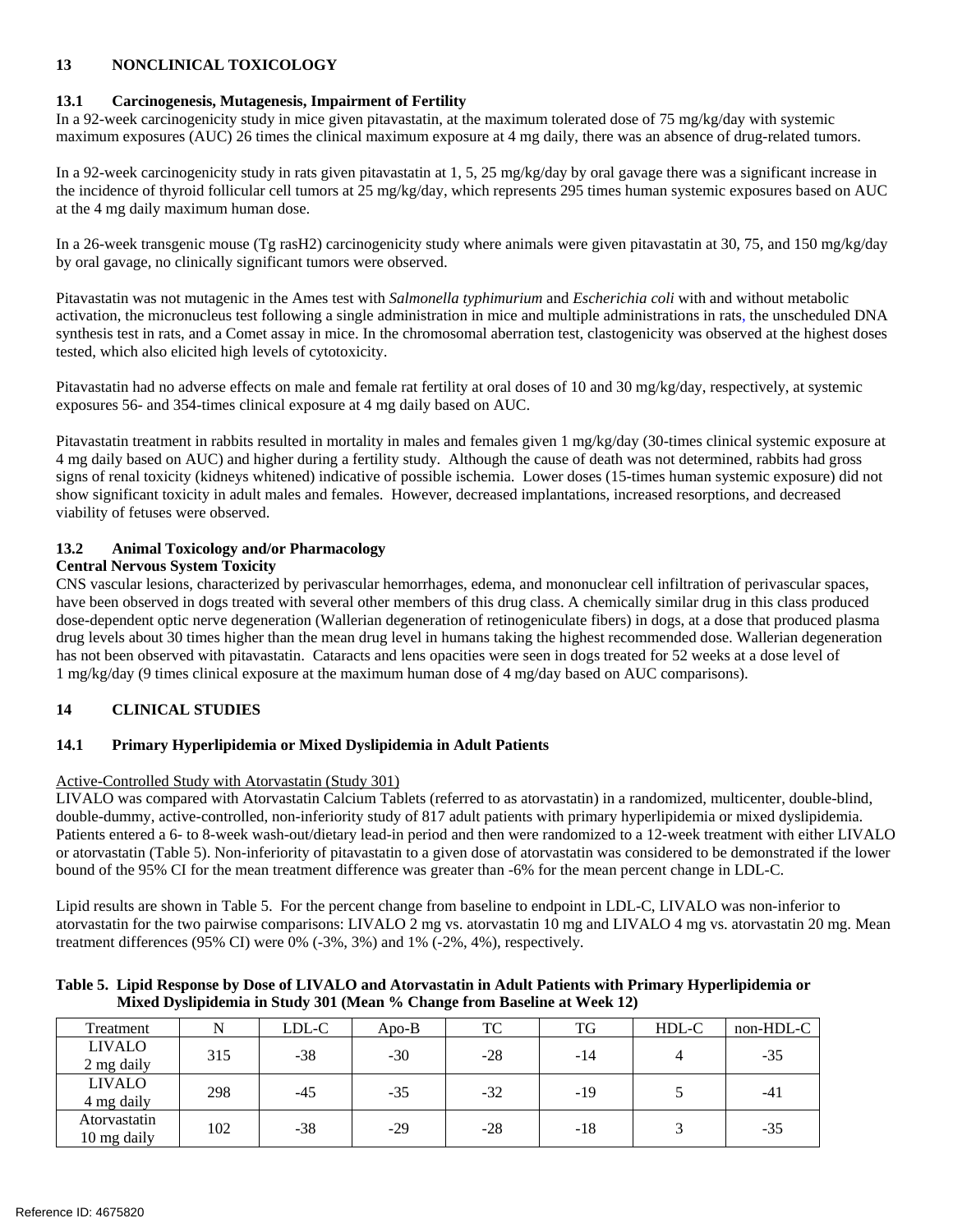| Atorvastatin                    | $\Omega$ |     |          | $\sim$  | $\sim$                        |  |
|---------------------------------|----------|-----|----------|---------|-------------------------------|--|
| . .<br>$20 \text{ mg}$<br>daily | 1 UZ     | -44 | ۰r<br>υU | -<br>-- | -<br>$\overline{\phantom{a}}$ |  |

Active-Controlled Study with Simvastatin (Study 302)

 LIVALO was compared with Simvastatin Tablets (referred to as simvastatin) in a randomized, multicenter, double-blind, double-dummy, active-controlled, non-inferiority study of 843 adult patients with primary hyperlipidemia or mixed dyslipidemia. Patients entered a 6- to 8-week wash-out/dietary lead-in period and then were randomized to a 12 week treatment with either LIVALO or simvastatin (Table 6). Non-inferiority of pitavastatin to a given dose of simvastatin was considered to be demonstrated if the lower bound of the 95% CI for the mean treatment difference was greater than -6% for the mean percent change in LDL-C.

 Lipid results are shown in Table 6. For the percent change from baseline to endpoint in LDL-C, LIVALO was non-inferior to simvastatin for the two pairwise comparisons: LIVALO 2 mg vs. simvastatin 20 mg and LIVALO 4 mg vs. simvastatin 40 mg. Mean treatment differences (95% CI) were 4% (1%, 7%) and 1% (-2%, 4%), respectively.

|                             | <u>ul buxuu D yshiguunii in staa yoog wituu 70 Change n um Daschiic ac ween 197</u> |       |         |       |       |       |           |
|-----------------------------|-------------------------------------------------------------------------------------|-------|---------|-------|-------|-------|-----------|
| Treatment                   | N                                                                                   | LDL-C | $Apo-B$ | TC    | TG    | HDL-C | non-HDL-C |
| <b>LIVALO</b><br>2 mg daily | 307                                                                                 | $-39$ | $-30$   | $-28$ | $-16$ | 6     | $-36$     |
| <b>LIVALO</b><br>4 mg daily | 319                                                                                 | -44   | $-35$   | $-32$ | $-17$ | 6     | $-41$     |
| Simvastatin<br>20 mg daily  | 107                                                                                 | $-35$ | $-27$   | $-25$ | $-16$ | 6     | $-32$     |
| Simvastatin<br>40 mg daily  | 110                                                                                 | $-43$ | $-34$   | $-31$ | $-16$ |       | $-39$     |

 **Table 6. Lipid Response by Dose of LIVALO and Simvastatin in Adult Patients with Primary Hyperlipidemia or Mixed Dyslipidemia in Study 302 (Mean % Change from Baseline at Week 12)** 

# Active-Controlled Study with Pravastatin in Geriatric Patients (Study 306)

 LIVALO was compared with Pravastatin Sodium Tablets (referred to as pravastatin) in a randomized, multicenter, double-blind, double-dummy, parallel group, active-controlled non-inferiority study of 942 geriatric patients (≥65 years) with primary hyperlipidemia or mixed dyslipidemia. Patients entered a 6- to 8-week wash-out/dietary lead-in period, and then were randomized to a once daily dose of LIVALO or pravastatin for 12 weeks (Table 7). Non-inferiority of LIVALO to a given dose of pravastatin was assumed if the lower bound of the 95% CI for the treatment difference was greater than -6% for the mean percent change in LDL-C.

 Lipid results are shown in Table 7. LIVALO significantly reduced LDL-C compared to pravastatin as demonstrated by the following pairwise dose comparisons: LIVALO 1 mg vs. pravastatin 10 mg, LIVALO 2 mg vs. pravastatin 20 mg and LIVALO 4 mg vs. pravastatin 40 mg. Mean treatment differences (95% CI) were 9% (6%, 12%), 10% (7%, 13%) and 10% (7%, 13% ), respectively.

|                             |     |       |         | Trypernpluentia of Mixed Dyshpluentia in Study 500 (Mean 70 Change from Dasenne at Week 12) |       |          |           |
|-----------------------------|-----|-------|---------|---------------------------------------------------------------------------------------------|-------|----------|-----------|
| Treatment                   | N   | LDL-C | $Apo-B$ | TC                                                                                          | TG    | HDL-C    | non-HDL-C |
| <b>LIVALO</b><br>1 mg daily | 207 | $-31$ | $-25$   | $-22$                                                                                       | $-13$ |          | $-29$     |
| <b>LIVALO</b><br>2 mg daily | 224 | $-39$ | $-31$   | $-27$                                                                                       | $-15$ | 2        | $-36$     |
| <b>LIVALO</b><br>4 mg daily | 210 | $-44$ | $-37$   | $-31$                                                                                       | $-22$ | 4        | $-41$     |
| Pravastatin<br>10 mg daily  | 103 | $-22$ | $-17$   | $-15$                                                                                       | $-5$  | $\theta$ | $-20$     |
| Pravastatin<br>20 mg daily  | 96  | $-29$ | $-22$   | $-21$                                                                                       | $-11$ | $-1$     | $-27$     |
| Pravastatin<br>40 mg daily  | 102 | $-34$ | $-28$   | $-24$                                                                                       | $-15$ |          | $-32$     |

 **Table 7. Lipid Response by Dose of LIVALO and Pravastatin in Geriatric Patients with Primary Hyperlipidemia or Mixed Dyslipidemia in Study 306 (Mean % Change from Baseline at Week 12)**

Active-Controlled Study with Simvastatin in Patients with ≥2 Risk Factors for Coronary Heart Disease (Study 304)

 LIVALO was compared with Simvastatin Tablets (referred to as simvastatin) in a randomized, multicenter, double-blind, double-dummy, active-controlled, non-inferiority study of 351 adult patients with primary hyperlipidemia or mixed dyslipidemia with ≥2 risk factors for coronary heart disease. After a 6- to 8-week wash-out/dietary lead-in period, patients were randomized to a 12-week treatment with either LIVALO or simvastatin (Table 8). Non-inferiority of LIVALO to simvastatin was considered to be demonstrated if the lower bound of the 95% CI for the mean treatment difference was greater than -6% for the mean percent change in LDL-C.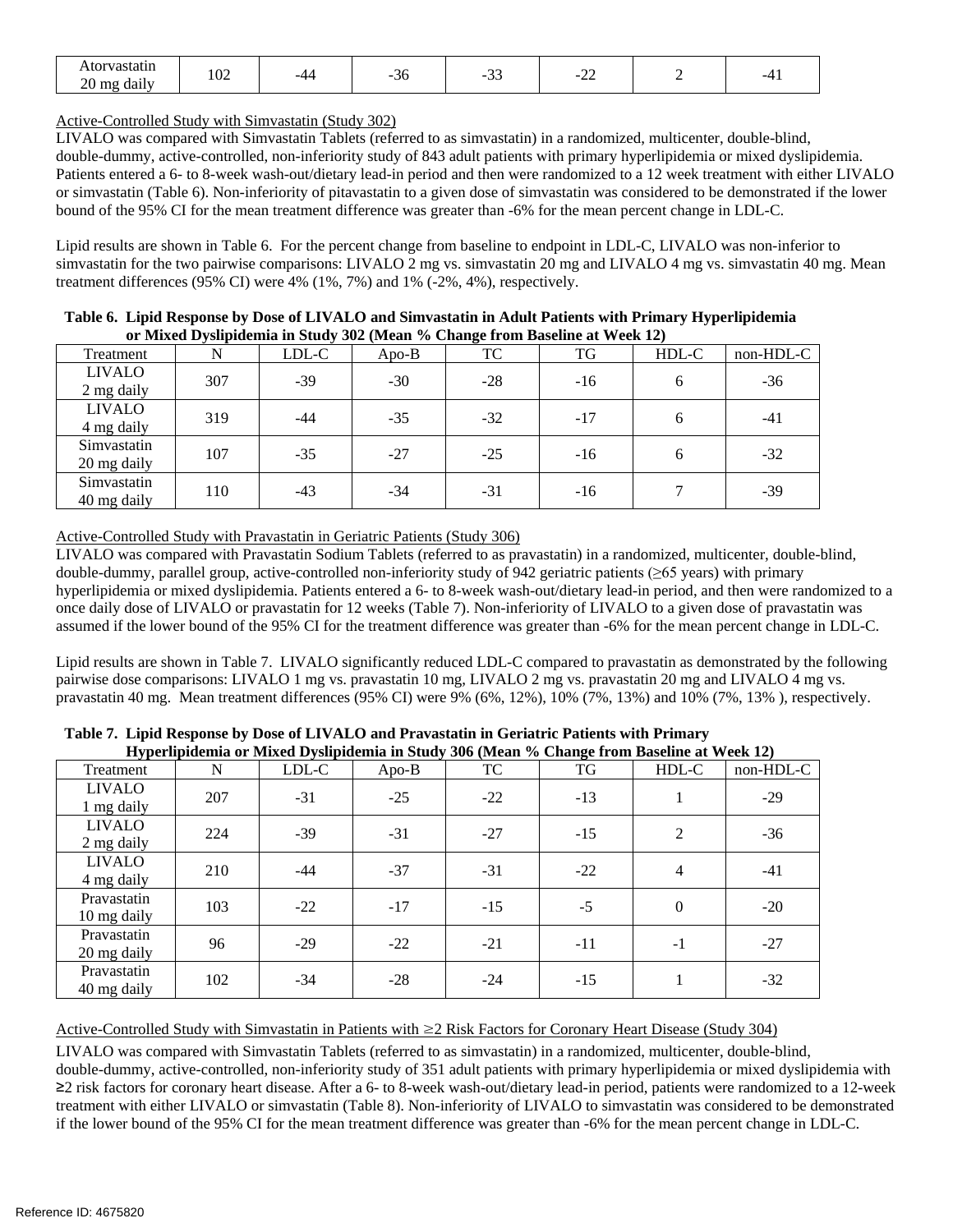Lipid results are shown in Table 8. LIVALO 4 mg was non-inferior to simvastatin 40 mg for percent change from baseline to endpoint in LDL-C. The mean treatment difference (95% CI) was 0% (-2%, 3%).

|                             |     | (Mean % Change from Baseline at Week 12) |       |       |        |       |           |
|-----------------------------|-----|------------------------------------------|-------|-------|--------|-------|-----------|
| Treatment                   |     | LDL-C                                    | Apo-B | TC    | TG     | HDL-C | non-HDL-C |
| <b>LIVALO</b><br>4 mg daily | 233 | -44                                      | -34   | $-31$ | $-20$  |       | -40       |
| Simvastatin<br>40 mg daily  | .18 | -44                                      | -34   | -31   | $-1.5$ |       | -39       |

 **Table 8. Lipid Response by Dose of LIVALO and Simvastatin in Adult Patients with Primary Hyperlipidemia or Mixed Dyslipidemia with ≥2 Risk Factors for Coronary Heart Disease in Study 304** 

#### Active-Controlled Study with Atorvastatin in Patients with Type 2 Diabetes Mellitus (Study 305)

 LIVALO was compared with Atorvastatin Calcium Tablets (referred to as atorvastatin) in a randomized, multicenter, double-blind, double-dummy, parallel group, active-controlled, non-inferiority study of 410 adult patients with type 2 diabetes mellitus and mixed dyslipidemia. Patients entered a 6- to 8-week washout/dietary lead-in period and were randomized to a once daily dose of LIVALO or atorvastatin for 12 weeks. Non-inferiority of LIVALO was considered to be demonstrated if the lower bound of the 95% CI for the mean treatment difference was greater than -6% for the mean percent change in LDL-C.

 Lipid results are shown in Table 9. The treatment difference (95% CI) for LDL-C percent change from baseline was -2% (-6.2%, 1.5%). The two treatment groups were not statistically different on LDL-C. However, the lower limit of the CI was -6.2%, slightly exceeding the -6% non-inferiority limit. The study failed to demonstrate that LIVALO was not significantly different than atorvastatin in lowering LDL-C in patients with type 2 diabetes mellitus and mixed dyslipidemia.

| Table 9. Lipid Response by Dose of LIVALO and Atorvastatin in Adult Patients with Type 2 Diabetes Mellitus |
|------------------------------------------------------------------------------------------------------------|
| and Mixed Dyslipidemia in Study 305 (Mean % Change from Baseline at Week 12)                               |

| Treatment                   | N   | LDL-C | Apo-B | TC    | TG    | HDL-C | non-HDL-C |
|-----------------------------|-----|-------|-------|-------|-------|-------|-----------|
| <b>LIVALO</b><br>4 mg daily | 274 | $-41$ | $-32$ | $-28$ | $-20$ |       | -36       |
| Atorvastatin<br>20 mg daily | 136 | $-43$ | $-34$ | $-32$ | $-27$ |       | $-40$     |

 The treatment differences in efficacy in LDL-C change from baseline between LIVALO and active controls (i.e., atorvastatin, simvastatin, or pravastatin) in the in the active-controlled studies described above are summarized in Figure 1.

### **Figure 1. Treatment Difference in Adjusted Mean Percent Change in LDL-C between LIVALO and the Comparator (Atorvastatin, Simvastatin, or Pravastatin)**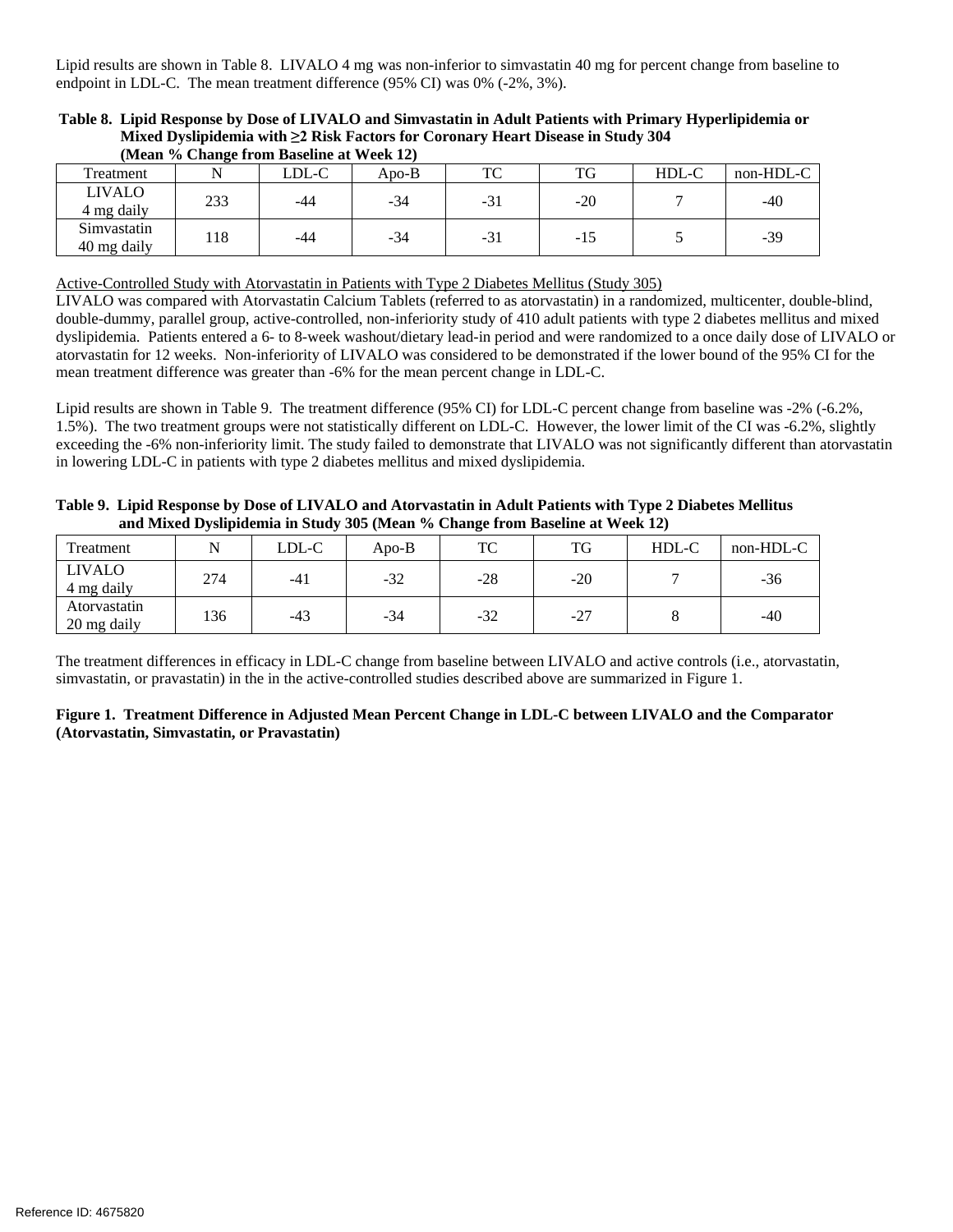

NL=non-inferiority limit.

# **14.2 HeFH in Pediatric Patients**

 In a double-blind, placebo-controlled, 12-week trial, 82 pediatric patients (36 boys and 46 girls), 8 to 16 years of age with genetically confirmed HeFH, fasting low-density lipoprotein cholesterol (LDL-C) ≥190 mg/dL or LDL-C ≥160 mg/dL with an additional cardiovascular risk factor (male gender, a family history of premature CV disease, presence of low HDL (<45 mg/dL) or high TG (>150 mg/dL), presence of high lipoprotein (a) (>75 nmol/L), presence of type 2 diabetes mellitus or presence of hypertension) were randomized to LIVALO 1 mg, 2 mg, and 4 mg. Mean LDL-C at baseline was 235 mg/dL (range 160.5 mg/dL to 441mg/dL). Approximately 39% of patients were Tanner Stage 1 at baseline.

 LIVALO significantly reduced plasma LDL-C, non-HDL-C, TC, and Apo-B compared to placebo. The reductions in LDL-C, Apo-B, TC, and non-HDL-C were dose dependent. There was no statistically significant improvement in HDL-C or TG at any LIVALO dose. See the lipid results in Table 10.

| Treatment                     | N  | LDL-C | Apo-B | TC    | $TG^{**}$ | $HDL-C*$ | non-HDL-C |
|-------------------------------|----|-------|-------|-------|-----------|----------|-----------|
| Placebo                       | 19 | -1    | $-3$  | -1    | $-3$      | - 1      | $-1$      |
| <b>LIVALO</b><br>1 mg daily   | 20 | $-21$ | $-20$ | $-16$ | -14       |          | $-21$     |
| <b>LIVALO</b><br>$2$ mg daily | 24 | $-30$ | $-25$ | $-25$ | $-15$     | $-3$     | $-29$     |
| <b>LIVALO</b><br>4 mg daily   | 19 | $-38$ | $-28$ | $-30$ |           | $-2$     | $-36$     |

 **Table 10. Lipid Response in Pediatric Patients with HeFH (Mean % Change from Baseline at Week 12)** 

\*Difference from placebo not statistically significant

# Median Percent Change from Baseline at Week 12

The long-term efficacy of LIVALO initiated in childhood to reduce morbidity and mortality in adulthood has not been established.